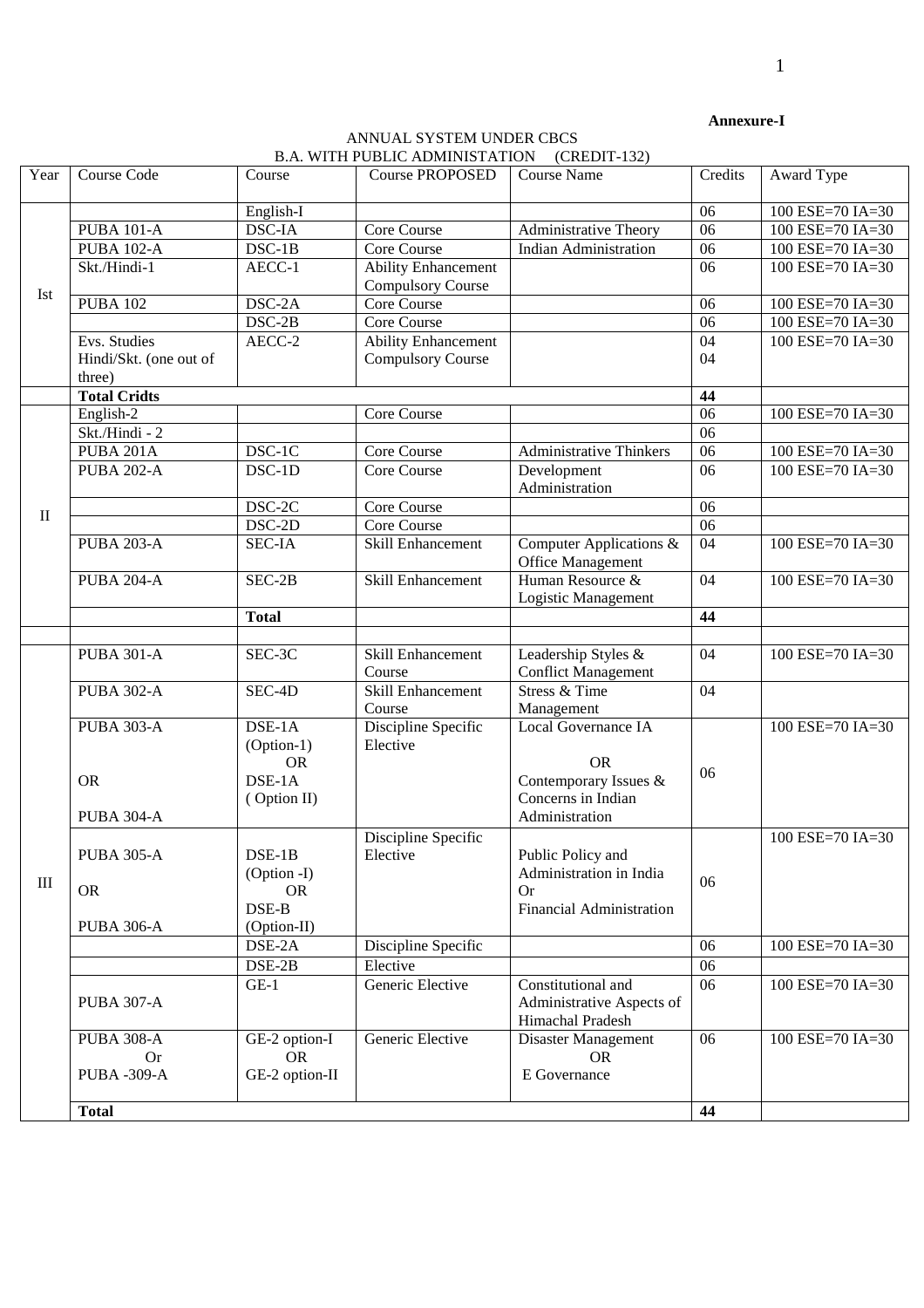| Sr.<br>No.      | Course                       | Course Name                                                                     | Year           | Course Code   | Award Type                          | Credits       | Max.            |
|-----------------|------------------------------|---------------------------------------------------------------------------------|----------------|---------------|-------------------------------------|---------------|-----------------|
| $\mathbf{1}$    | Public Administration        | Administrative Theory<br>(Core Course)                                          | $\mathbf{1}$   | PUBA101A TH   | Theory (ESE)                        | $6 (5L+1T)$   | 70              |
| $\overline{c}$  | <b>Public Administration</b> | <b>Administrative Theory</b><br>(Core Course)                                   | 1              | PUBA 101A IA  | <b>Internal Assessment</b><br>(CCA) |               | $\overline{30}$ |
| $\mathfrak{Z}$  | Public Administration        | <b>Indian Administration</b><br>(Core Course)                                   | 1              | PUBA 102A TH  | Theory (ESE)                        | $6 (5L+1T)$   | 70              |
| $\overline{4}$  | <b>Public Administration</b> | <b>Indian Administration</b><br>(Core Course)                                   | $\mathbf{1}$   | PUBA 102A IA  | <b>Internal Assessment</b><br>(CCA) |               | $\overline{30}$ |
| $\mathfrak{S}$  | Public Administration        | <b>Administrative Thinkers</b><br>(Core Course)                                 | 2              | PUBA 201A TH  | Theory (ESE)                        | $6 (5L+1T)$   | 70              |
| 6               | <b>Public Administration</b> | <b>Administrative Thinkers</b><br>(Core Course)                                 | 2              | PUBA 201A IA  | <b>Internal Assessment</b><br>(CCA) |               | 30              |
| $\tau$          | Public Administration        | Development Administration<br>(Core Course)                                     | 2              | PUBA 202A TH  | Theory (ESE)                        | $6 (5L+1T)$   | 70              |
| $\,8\,$         | Public Administration        | Development Administration<br>(Core Course)                                     | 2              | PUBA 202A IA  | <b>Internal Assessment</b><br>(CCA) |               | 30              |
| $\overline{9}$  | <b>Public Administration</b> | Computer Applications & Office<br>Management (SEC)                              | 2              | PUBA 203A TH  | Theory (ESE)                        | $4 (2L + 2T)$ | 70              |
| 10              | Public Administration        | Computer Applications & Office<br>Management (SEC)                              | 2              | PUBA 203A IA  | <b>Internal Assessment</b><br>(CCA) |               | 30              |
| 11              | <b>Public Administration</b> | Human Resource & Logistic<br>Management (SEC)                                   | $\overline{2}$ | PUBA 204A TH  | Theory (ESE)                        | $4 (2L + 2T)$ | $\overline{70}$ |
| 12              | Public Administration        | Human Resource & Logistic<br>Management (SEC)                                   | 2              | PUBA 204A IA  | <b>Internal Assessment</b><br>(CCA) |               | 30              |
| 13              | <b>Public Administration</b> | Leadership Styles & Conflict<br>Management (SEC)                                | 3              | PUBA 301A TH  | Theory (ESE)                        | $4(2L+2T)$    | 70              |
| 14              | <b>Public Administration</b> | Leadership Styles & Conflict<br>Management (SEC)                                | 3              | PUBA 301A IA  | <b>Internal Assessment</b><br>(CCA) |               | $\overline{30}$ |
| 15              | Public Administration        | Stress & Time Management (SEC)                                                  | 3              | PUBA 302A TH  | Theory (ESE)                        | $4 (2L + 2T)$ | $70\,$          |
| 16              | Public Administration        | Stress & Time Management (SEC)                                                  | 3              | PUBA 302A IA  | <b>Internal Assessment</b><br>(CCA) |               | 30              |
| 17              | Public Administration        | Local Governance (DSE) 1 A option-I                                             | $\mathfrak{Z}$ | PUBA 303A TH  | Theory (ESE)                        | $6 (5L+1T)$   | 70              |
| 18              | <b>Public Administration</b> | Local Governance (DSE) 1 A option-I                                             | 3              | PUBA 303 IA   | <b>Internal Assessment</b><br>(CCA) |               | 30              |
| 19              | <b>Public Administration</b> | Contemporary Issues and Concerns in Indian<br>Administration (DSE) 1A Option II | 3              | PUBA 304A TH  | Theory (ESE)                        | $6 (5L+1T)$   | 70              |
| 20              | <b>Public Administration</b> | Contemporary Issues and Concerns in<br>Indian Administration (DSE) IA option II | 3              | PUBA 304A IA  | <b>Internal Assessment</b><br>(CCA) |               | 30              |
| 21              | Public Administration        | Public Policy & Administration in India<br>(DSE) 1B option -I                   | $\overline{3}$ | PUBA 305A TH  | Theory (ESE)                        | $6 (5L+1T)$   | 70              |
| $\overline{22}$ | Public Administration        | Public Policy & Administration in India<br>(DSE) 1B option-I                    | 3              | PUBA 305A IA  | <b>Internal Assessment</b><br>(CCA) |               | 30              |
| 23              | Public Administration        | <b>OR</b><br>Financial Administration<br>(DSE) IB Optional II                   | $\mathfrak{Z}$ | PUBA 306A TH  | Theory (ESE)                        | $6 (5L+1T)$   | 70              |
| 24              | Public Administration        | Financial Administration<br>(DSE) IB option II                                  | 3              | PUBA 306A IA  | <b>Internal Assessment</b><br>(CCA) |               | 30              |
| 25              | Public Administration        | <b>Constitutional and Administrative</b><br>Aspects of Himachal Pradesh (GE-I)  | 3              | PUBA 307 A TH | Theory (ESE)                        | $6 (5L+1T)$   | 70              |
| 26              | Public Administration        | <b>Constitutional and Administrative</b><br>Aspects of Himachal Pradesh (GE-I)  |                | PUBA 307 A IA | <b>Internal Assessment</b><br>(CCA) |               | $30\,$          |
| 27              | Public Administration        | <b>Disaster Management</b><br>(GE)-2 option -I                                  | 3              | PUBA 308 ATH  | Theory (ESE)                        | $6 (5L+1T)$   | 70              |
| 28              | Public Administration        | Disaster Management<br>$(GE) - 2$ option-I                                      | 3              | PUBA 308A IA  | Internal Assessment<br>(CCA)        |               | 30              |
| 29              |                              | <b>OR</b><br>E-Governance (GE) 2 option-II                                      | 3              | PUBA 309A TH  | Theory (ESE)                        | $6(5L+1T)$    | 70              |
| 30              | Public Administration        | E-Governance<br>(GE) -2 option-II                                               | 3              | PUBA 309A IA  | <b>Internal Assessment</b><br>(CCA) |               | 30              |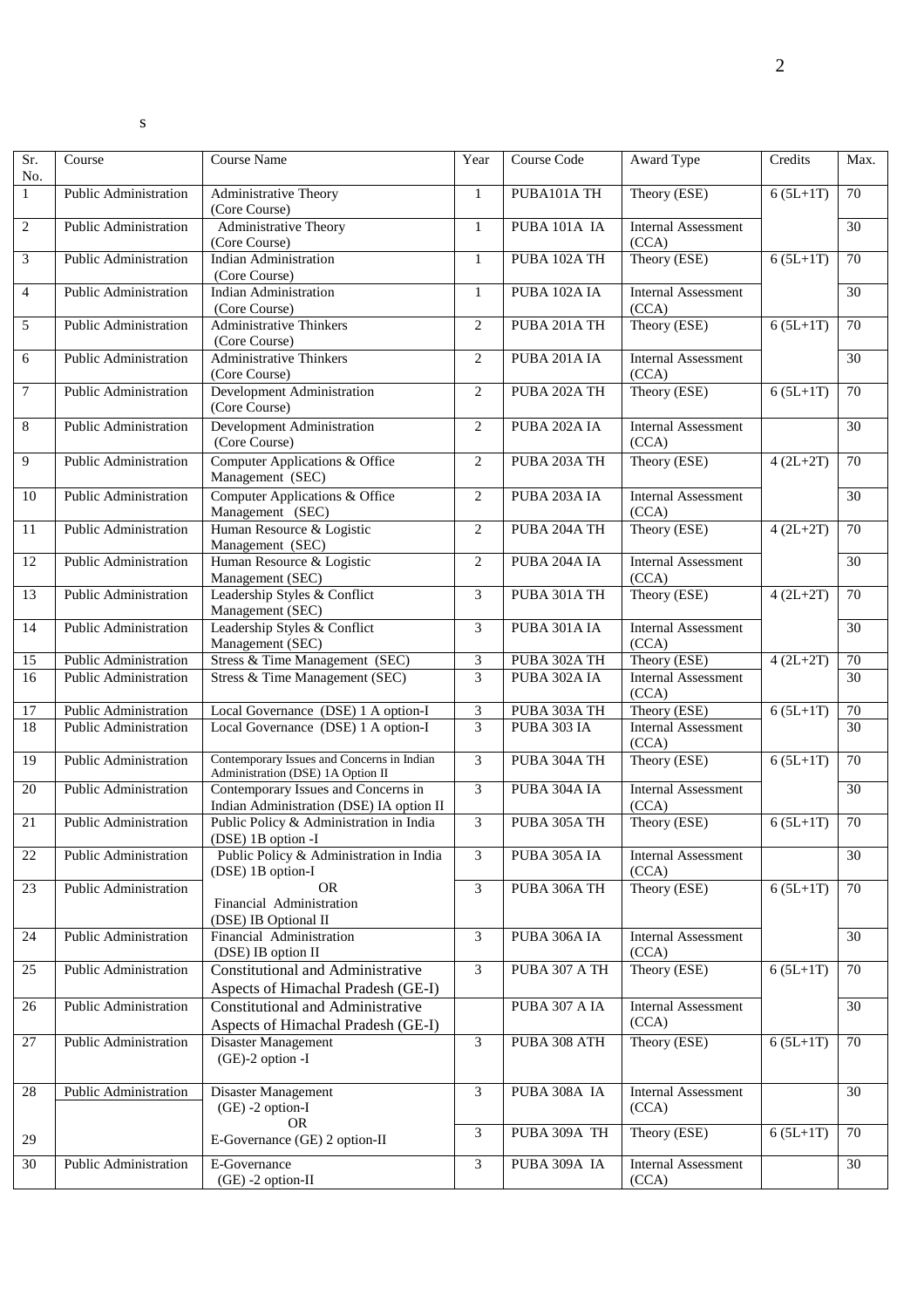### **Public Administration Syllabus ( Regular)**

### **BA – 1st Year)**  Core Course

### DSC:1A Code PUBA 101-A

### **Course: Administrative Theory**  Course Code CODE – PUBA 101A Credits-6 L (L=Lecture) T (T= Tutorial)  $L-5$ ,  $T-1$ Course Type Core Course

### **Term End Examination System**:

| <b>Maximum Marks Allotted</b> | <b>Minimum Pass Marks</b> | <b>Time Allowed</b> |
|-------------------------------|---------------------------|---------------------|
| -70                           | $\sim$                    | 3.00 Hrs.           |

### **Continuous Comprehensive Assessment (CCA) Pattern**:

| <b>Attendance</b> | <b>Class</b><br><b>Test</b> | House Test   Assignments, Tutorials and<br><b>General Behaviour of students</b> | <b>Total Marks</b> |
|-------------------|-----------------------------|---------------------------------------------------------------------------------|--------------------|
|                   | 05                          |                                                                                 | 30                 |

# **Course Content**

| Unit         | Topic                                                                          |  |  |  |  |  |  |  |
|--------------|--------------------------------------------------------------------------------|--|--|--|--|--|--|--|
| $\mathbf{I}$ | Public Administration : Meaning, Nature, Scope and Significance.               |  |  |  |  |  |  |  |
|              | Evolution of Public Administration.                                            |  |  |  |  |  |  |  |
|              | Public and Private Administration<br>: Similarities and Dissimilarities.       |  |  |  |  |  |  |  |
|              | Public Administration as an Art and Science.                                   |  |  |  |  |  |  |  |
|              | Relationship of Public Administration with Political Science, Sociology<br>and |  |  |  |  |  |  |  |
|              | Economics.                                                                     |  |  |  |  |  |  |  |
|              | New Public Administration:                                                     |  |  |  |  |  |  |  |
|              | New Public Management                                                          |  |  |  |  |  |  |  |
| $\mathbf{I}$ | Principles of Organization-: Hierarchy,                                        |  |  |  |  |  |  |  |
|              | Unity of Command, and Span of Control,                                         |  |  |  |  |  |  |  |
|              | .Centralization: Meaning, merits & demerits                                    |  |  |  |  |  |  |  |
|              | Decentralization: Meaning, merits & demerits                                   |  |  |  |  |  |  |  |
|              | Delegation: meaning, need, elements and hindrances                             |  |  |  |  |  |  |  |
|              | Supervision: meaning, need and methods of supervision                          |  |  |  |  |  |  |  |
|              | Authority and Responsibility                                                   |  |  |  |  |  |  |  |
| Ш            | Forms of Organization: Meaning,                                                |  |  |  |  |  |  |  |
|              | Elements and Basis of Organization.                                            |  |  |  |  |  |  |  |
|              | Formal and Informal Organization: Meaning, Significance.                       |  |  |  |  |  |  |  |
|              | Difference between Formal and Informal Organization                            |  |  |  |  |  |  |  |
|              | Theories of Organization: Brief introduction of Scientific Management Theory,  |  |  |  |  |  |  |  |
|              | Human Relations Theory                                                         |  |  |  |  |  |  |  |
|              | <b>Bureaucratic Theory</b>                                                     |  |  |  |  |  |  |  |
| IV           | Decision making: meaning, types and functions                                  |  |  |  |  |  |  |  |
|              | Leadership: meaning, types and functions                                       |  |  |  |  |  |  |  |
|              | Communication: meaning, importance and types                                   |  |  |  |  |  |  |  |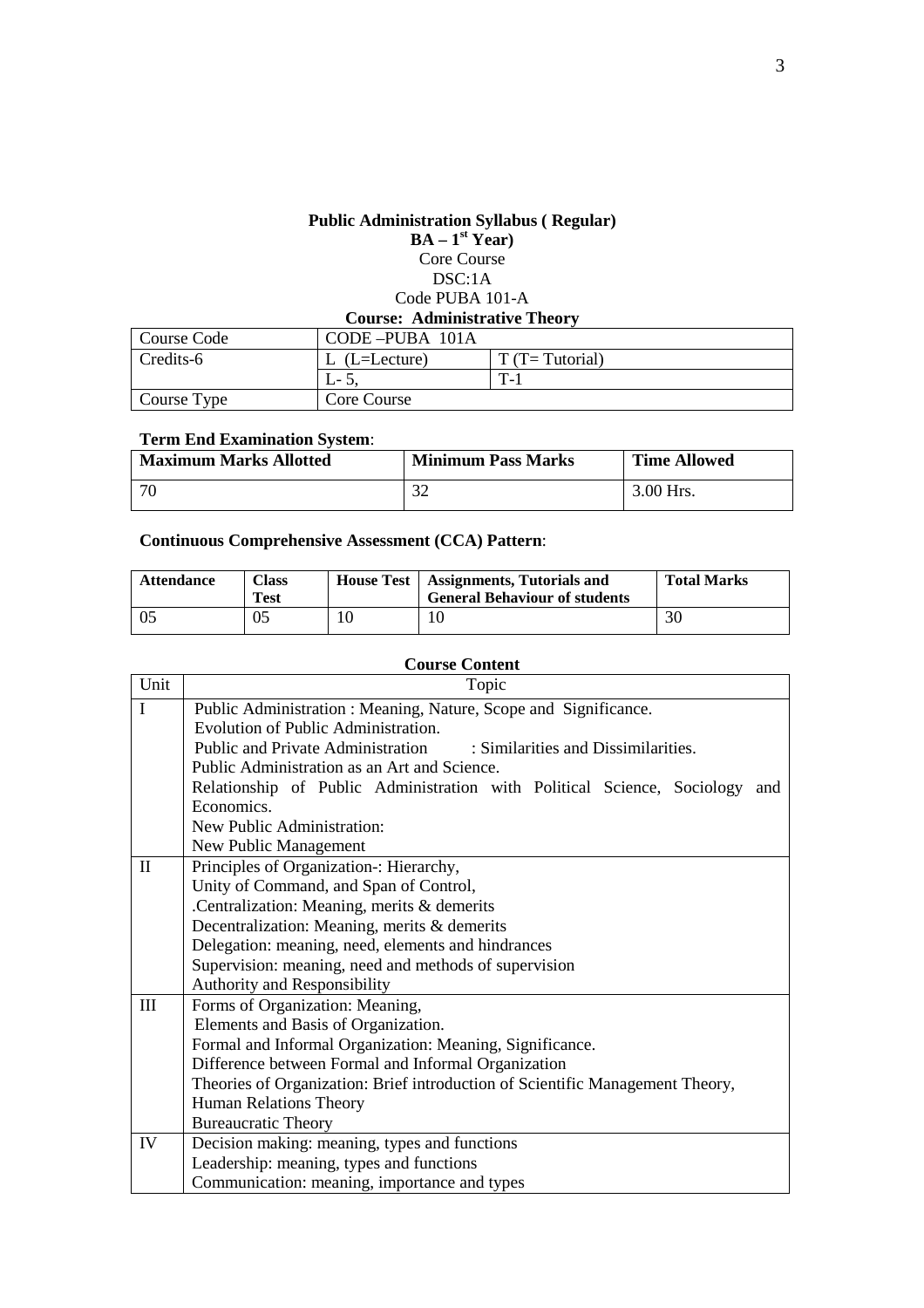#### **Books and References**

1. Bhagawan, Vishnu Bushan; Vidya - Public Administration, S. Chand and Company New Delhi. 1994

2. Avasthi and Maheswari - Public Administration, Laxmi Narayan Agarwal,2000.

4. Sharma, M.P. - Public Administration (Theory Concept), Kitab Mehal Allahabad 2007.

5. Maheshwari, Sriram – Administrative Theory, Mcmilan New Delhi, 2009.

7. Fadia & Fadia - Public Administration, Sahitya Bhawan Publication Agra, 2007.

8. Tyagi, A.R. - Principles \$ Practice of Public Administration 1987.

9. Chakrabarty, Bidyut and Chand; Prakash, Public Administration in a Globalizing World: Theories and Practices, Sage, New Delhi, 2012.

10. Srivatava, Smita Theory and Practice of Public Administration, Pearson, 2011.

11. Singh, Hoshiar and Sachdeva; Pradeep, Public Administration Through Practice,Pearson, 2010.

12. Basu; Rumki, Public Administration (Concepts and theories) Sterling Publishers, New Delhi 1994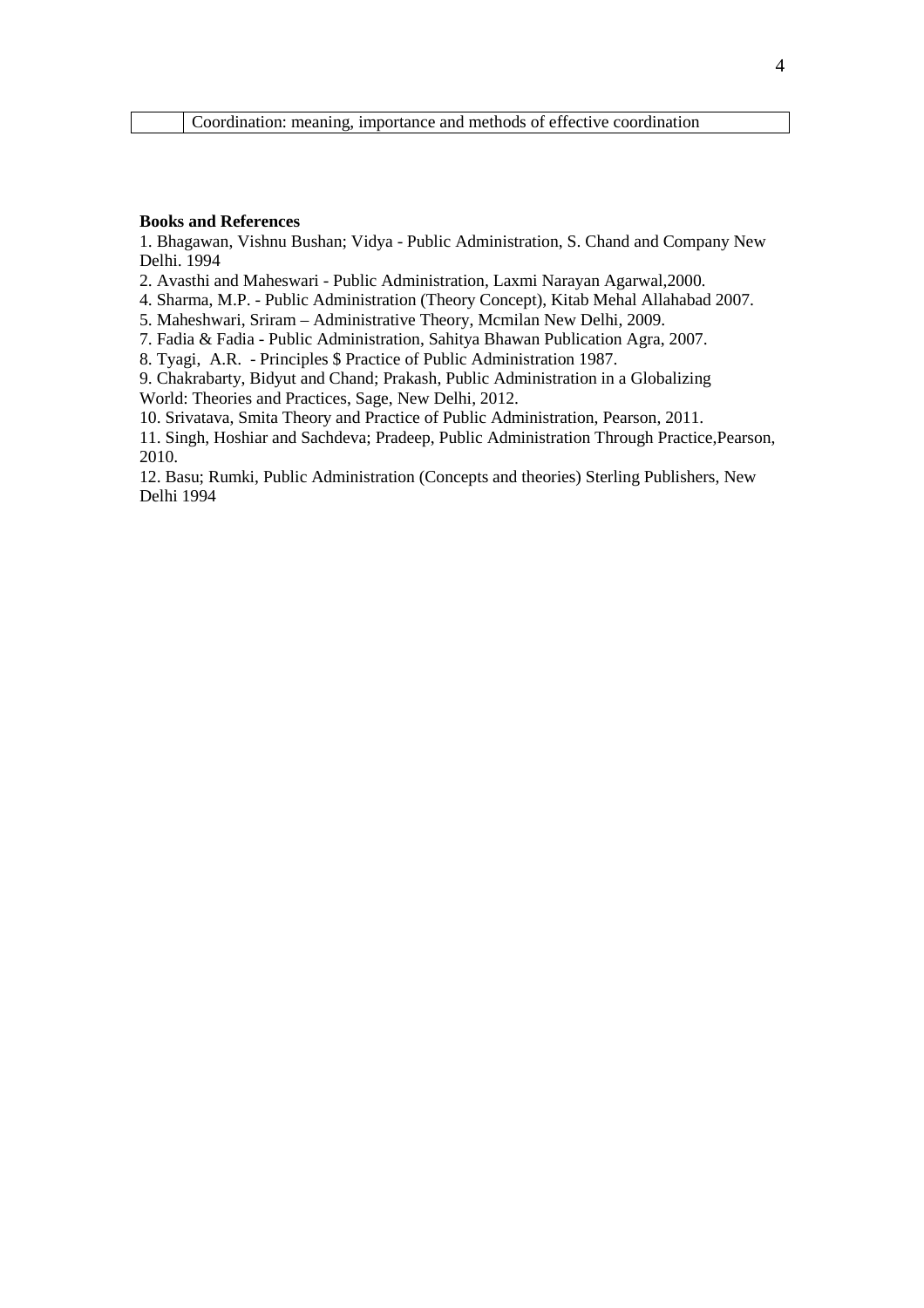### Code: PUBA 102-A **Course: Indian Administration**  Core Course DSC 1B

| DJC ID      |                    |                 |  |  |  |
|-------------|--------------------|-----------------|--|--|--|
| Course Code | $CODE$ –PUBA 102-A |                 |  |  |  |
| Credits-6   | $L$ (L=Lecture)    | $T(T=Tutorial)$ |  |  |  |
|             | - L- 5             | $T-$            |  |  |  |
| Course Type | Core Course        |                 |  |  |  |

# **Term End Examination System**:

| <b>Maximum Marks Allotted</b> | <b>Minimum Pass Marks</b> | <b>Time Allowed</b> |
|-------------------------------|---------------------------|---------------------|
|                               | $\sim$                    | 3.00 Hrs.           |

# **Continuous Comprehensive Assessment (CCA) Pattern**:

| <b>Attendance</b> | $\textcolor{red}{\boldsymbol{\mathsf{Class}}}$<br><b>Test</b> | <b>House Test</b> | <b>Assignments, Tutorials and</b><br><b>General Behaviour of students</b> | <b>Total Marks</b> |
|-------------------|---------------------------------------------------------------|-------------------|---------------------------------------------------------------------------|--------------------|
|                   | 05                                                            | 10                | 10                                                                        | 30                 |

### **Course Content**

| Unit         | Topic                                                                             |
|--------------|-----------------------------------------------------------------------------------|
|              |                                                                                   |
| $\mathbf I$  | Evolution of Indian Administrative System: Brief account of Indian Administration |
|              | during ancient period, Mughal period, British Rule and after Independence.        |
|              | Indian Administration: Nature, Legacy and Features of Indian Administration.      |
| $\mathbf{I}$ | Civil Services in India: Structure of Civil Services,                             |
|              | Nature, Role and Rationale                                                        |
|              | Recruitment of Civil Services,                                                    |
|              | Recruitment agencies: Union Public Service Commission: Organization Structure,    |
|              | <b>Functions and Role</b>                                                         |
|              | State Public Service Commission: Organization Structure, Functions and Role       |
| Ш            | <b>Constitutional Authorities:</b>                                                |
|              | Finance Commission : Organizational structure, functions and role,                |
|              | Election Commission: Organizational structure, functions and role,                |
|              | Comptroller and Auditor General of India: Organizational structure, functions and |
|              | role.                                                                             |
| IV           | Problem of corruption in Indian Administration: Meaning, Causes and Control,      |
|              | Lok Pal and Lokayukta: Role and responsibilities                                  |
|              | Citizen's Charter: meaning, significance                                          |
|              | Right to Information Act, 2005: Objectives and main provisions                    |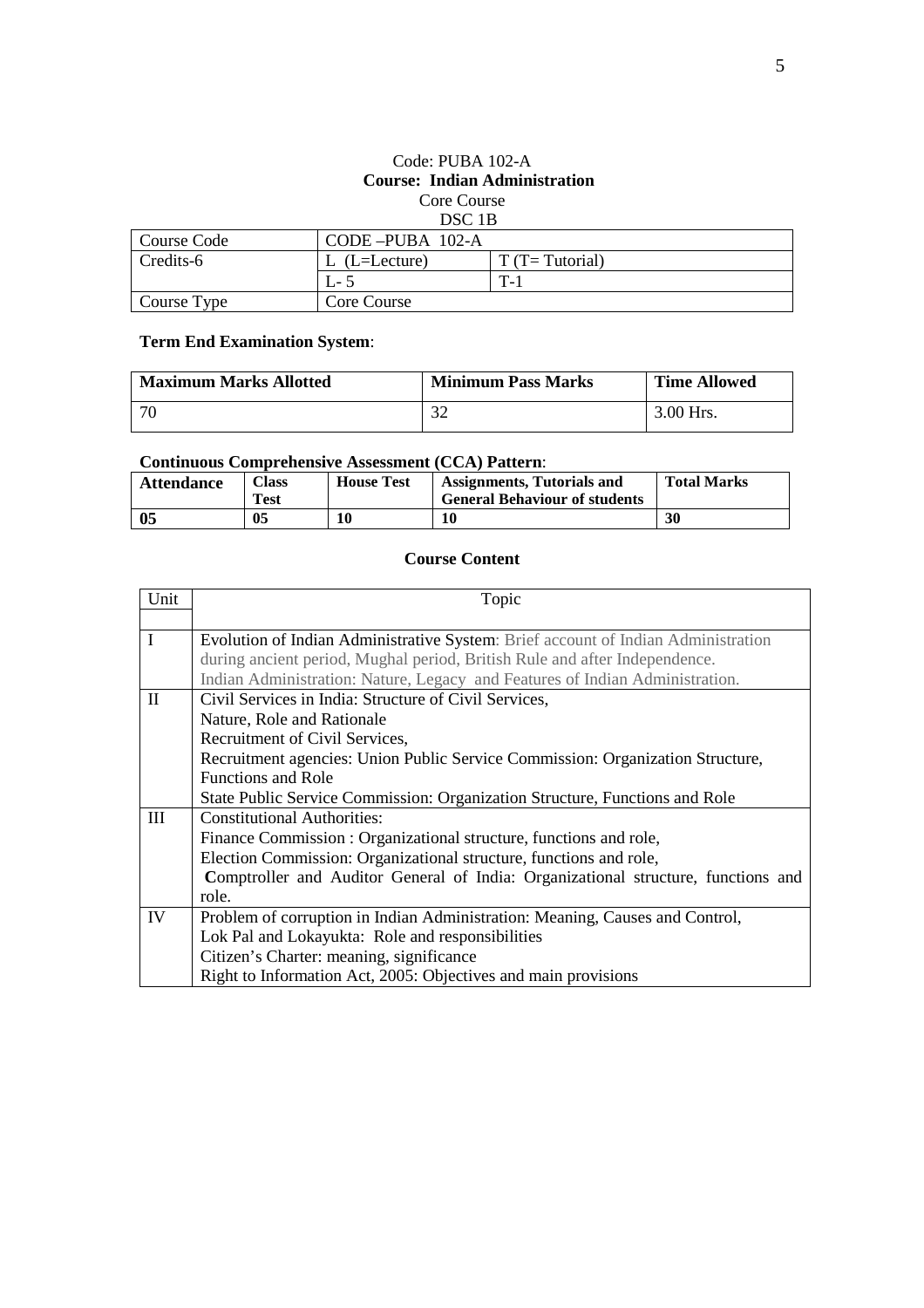### **Books and References**

- 1. Basu, D.D. Introduction the study of Indian constitution Lexis Nexis 2009.
- **2.** Pyle, M.V. India's constitution Asia Publishing House 1962.
- 3. Ghai, Indian Govt and Politics
- 4. Johari, J.C. Indian Political System Anmol Publications, 1996.
- 5. Maheswari, S.R. Indian Administration Orient Blackswan 2000
- 6. Jha, Rajesh K. Public Administration in India, Pearson, 2010
- 7. Singh, Hoshiar & Singh, Pankaj Indian Administration, Pearson 2010

8. Mitra, Subrata K. The Puzzle of India's Governance, Cambridge University Press, New Delhi, 2011.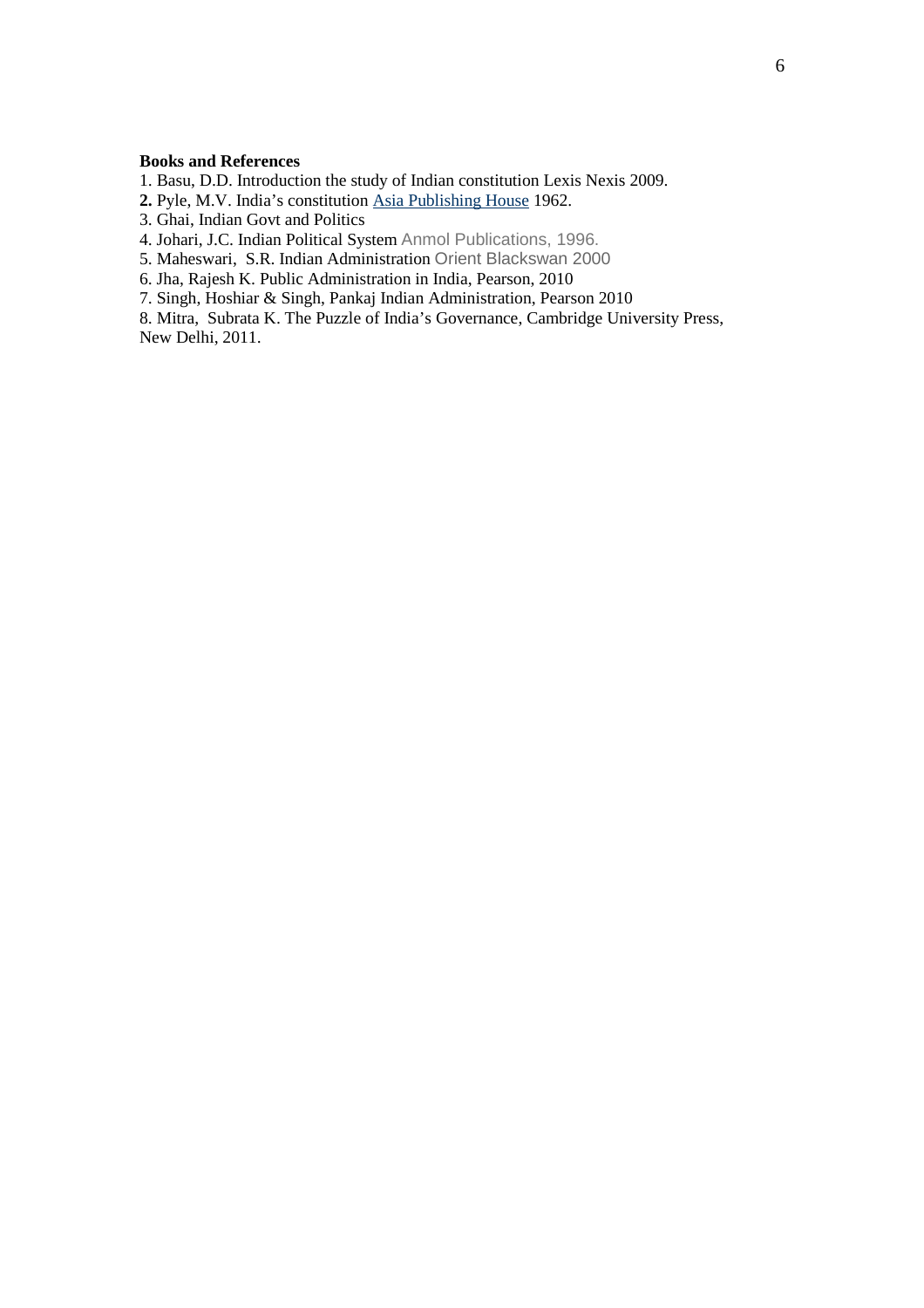### **Public Administration Syllabus BA-IInd Year**  Core Course-DSC-1C

Code: PUBA 201-A

### **Course: Administrative Thinkers**

| Course Code | $Code - PUBA 201-A$ |                 |
|-------------|---------------------|-----------------|
|             |                     |                 |
| Credits-6   | $L$ (L=Lecture)     | $T(T=Tutorial)$ |
|             | $L-5$ .             | $T_{-1}$        |
| Course Type | Core Course/Major   |                 |

### **Term End Examination System :**

| Maximum Marks Allotted | Minimum Pass Marks | Time Allowed |
|------------------------|--------------------|--------------|
| $\pi$                  | $\sim$             | $3.00$ Hrs   |

### **Continuous Comprehensive Assessment (CCA) Pattern :**

| Attendance | Class Test | <b>House Test</b> | Assignments, Tutorials and<br>General Behaviour of students | <b>Total Marks</b> |
|------------|------------|-------------------|-------------------------------------------------------------|--------------------|
|            | 05         | 10                | 10                                                          | 30                 |

# **Course Content and Credit Scheme**

| Unit         | Topic                                                                                          |  |  |  |  |  |
|--------------|------------------------------------------------------------------------------------------------|--|--|--|--|--|
| I            | Kautilya: Brief Life Sketch, Administrative Features of Kautilya's Arthshastra<br>$\mathbf{1}$ |  |  |  |  |  |
|              | Saptang Theory or Elements of State and Role of King and Qualities<br>11                       |  |  |  |  |  |
|              | iii Mahatma Gandhi Brief Life Sketch Concept of Ideal State                                    |  |  |  |  |  |
|              | iv Democracy and Administration, Theory of Trusteeship, Nonvionalce and Satyagrah              |  |  |  |  |  |
| $\mathbf{I}$ | F.W. Taylor: brie life sketch<br>i.                                                            |  |  |  |  |  |
|              | ii.<br>Principles of Scientific Management, Mental Revolution, Incentive wage                  |  |  |  |  |  |
|              | system                                                                                         |  |  |  |  |  |
|              | iii. Elton Mayo Brief life Sketch, Human Relation Theory, Hawthorne                            |  |  |  |  |  |
|              | Experiments, Importance, effects of Hawthorne Experiments.                                     |  |  |  |  |  |
|              |                                                                                                |  |  |  |  |  |
| Ш            | i Max Weber: brief life sketch, Theory of Authority Structure, Theory of Bureaucracy           |  |  |  |  |  |
|              | ii Herbert Simon: brief life sketch, Classification of Decisions, Steps in decision            |  |  |  |  |  |
|              | making                                                                                         |  |  |  |  |  |
|              |                                                                                                |  |  |  |  |  |
|              | iii Simon's Bounded Rationality Model                                                          |  |  |  |  |  |
| IV           | Abraham Maslow: brief sketch, The Need Hierarchy Theory of Motivation<br>1.                    |  |  |  |  |  |
|              | Frederick Herzberg: brief life sketch: Two Factor or Motivation Hygiene<br>ii.                 |  |  |  |  |  |
|              | Theory,                                                                                        |  |  |  |  |  |
|              | iii. Job Enrichment                                                                            |  |  |  |  |  |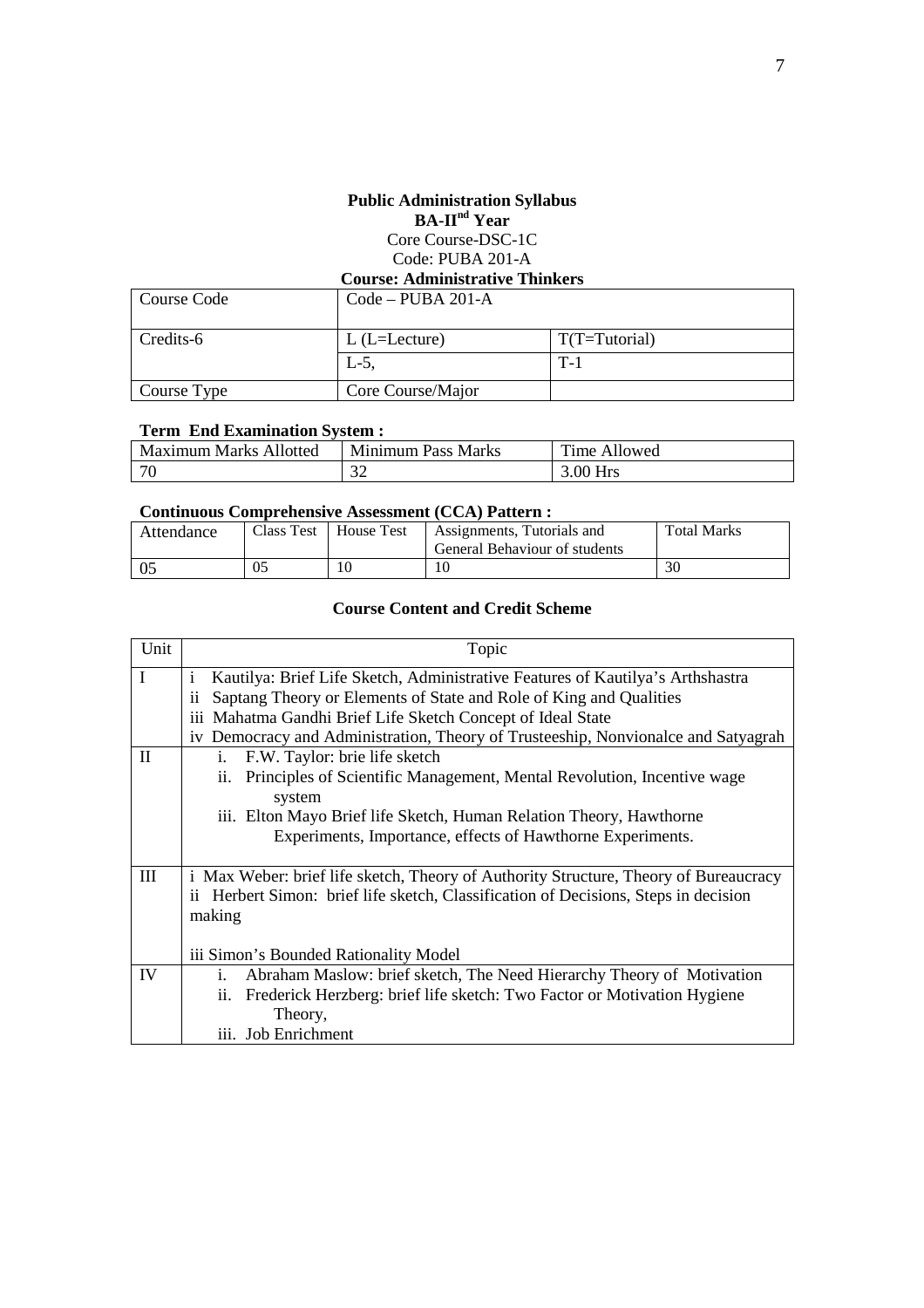# **BOOKS RECOMMENDED:**

| $\mathbf{1}$     | Ravindra Prasad, V.S.<br>D.<br>Prasad and P. Satyanaryana | Administrative Thinkers, Sterling Publishing House,<br>New Delhi.                                             |
|------------------|-----------------------------------------------------------|---------------------------------------------------------------------------------------------------------------|
| $\boldsymbol{2}$ | S.R Maheshwari                                            | Administrative Thinkers, Mac Millan India Limited,<br>New Delhi.                                              |
| 3                | M.K. Gandhi:                                              | Hind Swaraj, Navajvan, Ahmedabad.                                                                             |
| 4                | F.W. Taylor:                                              | Scientific Management, Harper and Row Publishers,<br>USA.                                                     |
| 5                | Luther Gullick &<br>Lyndall<br>Urwick:                    | Papers- in Sciences of Administration, Columbia<br>University Press, New York.                                |
| 6                | George Elton Mayo                                         | The Human Problems of Industrial Civilization,<br>Harvard Business School Boston.                             |
| 7                | Chester I. Barnard:                                       | The Functions of Executive, Harvard University<br>Press, Cambridge.                                           |
| 8                | Max. Weber:                                               | Economy and Society translated and edited by<br>Guenther Roth & Claus Wittich, Bedminister Press<br>New York. |
| 9                | <b>Abraham Maslow:</b>                                    | Motivation and Personality, Harper & Row, New<br>York.                                                        |
| 10               | Douglas Mc Gregor:                                        | Leadership and Motivation, MIT Press, Boston.                                                                 |
| 11               | R.N. Singh                                                | Management Thought & Thinkers Sultan Chand and<br>Sons, New Delhi.                                            |
| 12               | Prasad & Narayanan :                                      | Administrative Thinkers.                                                                                      |
| 13               | Navin Mathur:                                             | Management Thought, National Publishing House,<br>Jaipur.                                                     |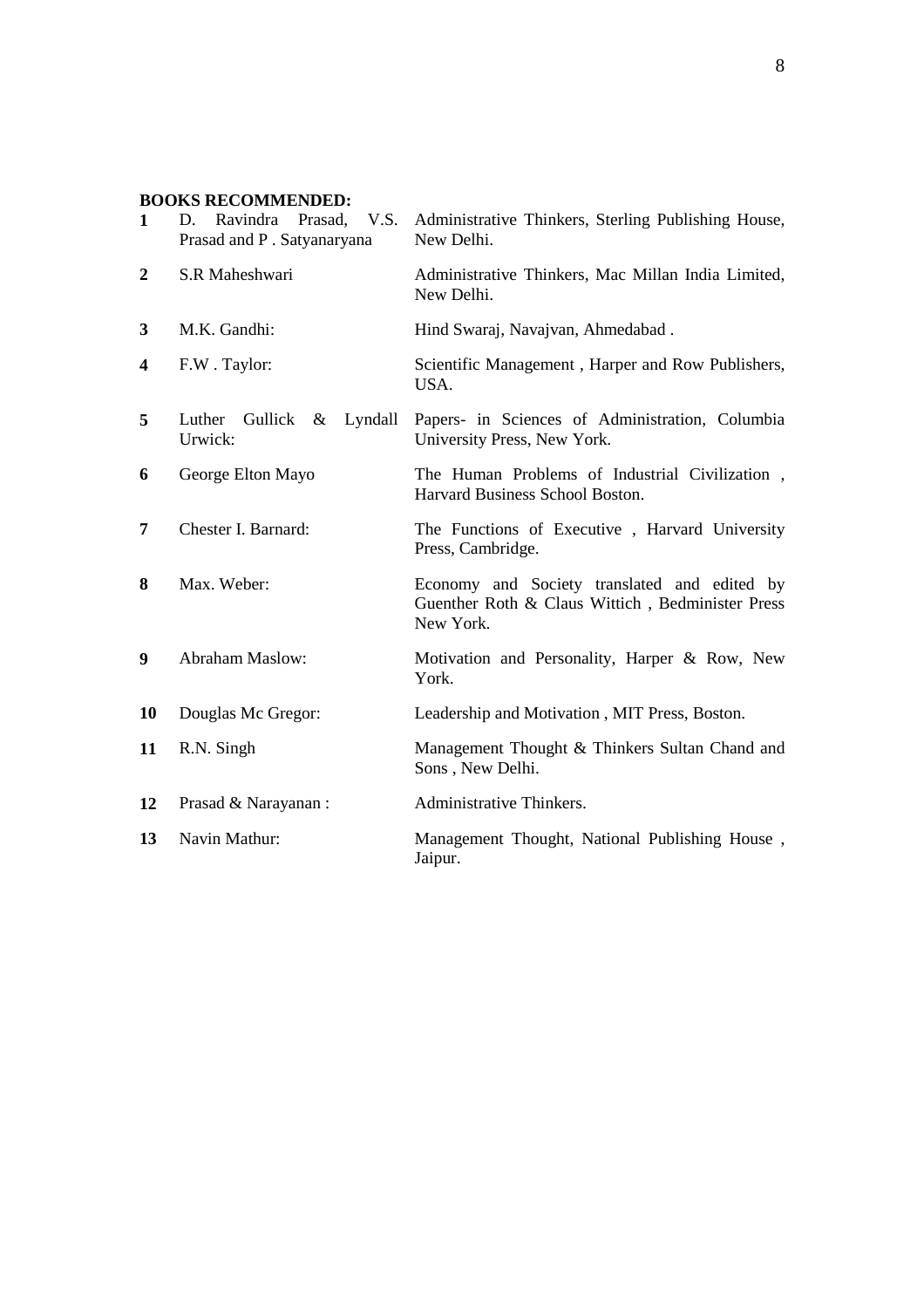# **BA-II Year Core Course** CODE: PUBA 202-A Course DSC 1D

## **Course: Development Administration**

| Course Code | CODE-PUBA202-A    |                 |  |
|-------------|-------------------|-----------------|--|
| Credits-6   | $L$ (L=Lecture)   | $T(T=Tutorial)$ |  |
|             |                   | $T_{-1}$        |  |
| Course Type | Core Course/Major |                 |  |

### **Term End Examination System:**

| Maximum Marks Allotted | Minimum Pass Marks | Time Allowed |
|------------------------|--------------------|--------------|
| 70                     |                    | 3.00 Hrs     |

#### **Continuous Comprehensive Assessment (CCA) Pattern:**

| Attendance | <b>Class Test</b> | <b>House Test</b> | Assignments, Tutorials and<br><b>General Behaviour of students</b> | Total Marks |
|------------|-------------------|-------------------|--------------------------------------------------------------------|-------------|
|            | 05                |                   |                                                                    | 30          |

| Unit         | Topic                                                                                |
|--------------|--------------------------------------------------------------------------------------|
|              |                                                                                      |
| I            | Development: Definition, Nature and Dimensions of Development<br>1.                  |
|              | Problems of Development in Developing Countries<br>ii.                               |
|              | iii. Sustainable Development: Concept, Features and significance                     |
| $\mathbf{I}$ | Development Administration: Meaning Nature, and Scope<br>1.                          |
|              | ii. Essential Features of Development Administration                                 |
|              | iii. Difference between Traditional and Development Administration                   |
| Ш            | Machinery for Planning in India NITI Aayog, Organization, Functions and Role         |
|              | ii. National Development Council, Function and Role                                  |
|              | iii. State Planning Board, Organization, Function and role with special reference to |
|              | Himachal Pradesh                                                                     |
| IV           | Participation and Role of various Agencies in Development Administration             |
|              | <b>Political Parties</b><br>$\mathbf{i}$                                             |
|              | ii. Local Bodies                                                                     |
|              | iii. NGO's                                                                           |
|              | iv. Self Help Groups (SHGs)                                                          |
|              | Bureaucracy<br>V.                                                                    |

#### **Books Recommended:**

- 1 R.D.Sharma, Development Administration, Theory&Practice, Deep&Deep Publications, New Delhi
- 2 Mamta Kaushal Mokta ,Development Administration in India, Student Publications,Shimla.
- 3 Mary Parmar, Development Planning in India, Reliance Publications New Delhi.
- 4 Issues in Development Administration in India, Reliance Publications New Delhi.
- 5 Shiv Raj Singh, Bureacracy &Rural Development, Mittal publications,New Delhi.
- 6 Sanjeev Mahajan, Public Undertakings in India, Devika publications ,New Delhi.
- 7 S.L.Goel, Social Welfare Administration,Deep&Deep Publications,New Delhi
- 8 Swinder Singh, Development Administration, New Academaic Publisher Jalandhar.
- 9 K.K.Puri and G.S.Barara, Development Administration in India (Hindi Medium) Bharat Prakashan, Jalandhar.
- 10 Dwight Waldo, Temporal Dimension of Development Administration, 1970
- 11 F.W. Riggs, The Idea of Development Administration, in E.W. Weidner (ed.)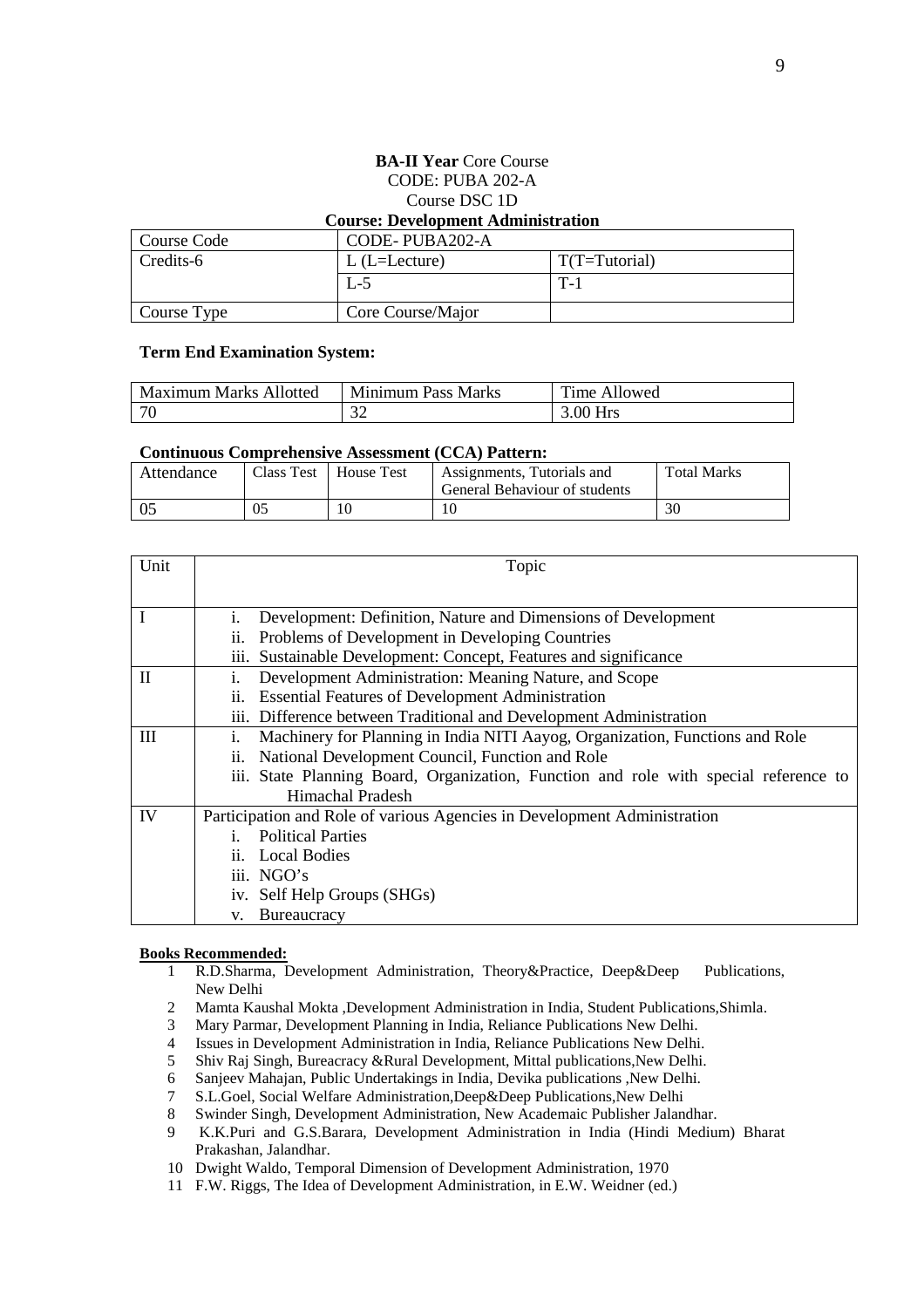### **Public Administration Syllabus BA-IInd Year**  Skill Enhancement Course ;SEC-1A

Code: PUBA 203-A

### **Course: Computer Applications & Office Management**

| Course Code | $Code - PUBA 203-A$ |                 |
|-------------|---------------------|-----------------|
| Credits-4   | $L$ (L=Lecture)     | $T(T=Tutorial)$ |
|             | L-2.                | $T-2$           |
| Course Type | Core Course/Major   |                 |

### **Term End Examination System :**

| <b>Maximum Marks Allotted</b>                             |    | Minimum Pass Marks      |                            | Time Allowed       |    |
|-----------------------------------------------------------|----|-------------------------|----------------------------|--------------------|----|
|                                                           |    | 32                      | $3.00$ Hrs                 |                    |    |
| <b>Continuous Comprehensive Assessment (CCA) Pattern:</b> |    |                         |                            |                    |    |
| Attendance                                                |    | Class Test   House Test | Assignments, Tutorials and | <b>Total Marks</b> |    |
| General Behaviour of students                             |    |                         |                            |                    |    |
|                                                           | 05 | 10                      | 10                         |                    | 30 |

### **Continuous Comprehensive Assessment (CCA) Pattern :**

| Unit         | Topic                                                                                                                                                                                                                                        |
|--------------|----------------------------------------------------------------------------------------------------------------------------------------------------------------------------------------------------------------------------------------------|
|              | Computer: Design, Architecture: Operating System<br>i.                                                                                                                                                                                       |
|              | ii.<br>MS Office Tools (Word, Power Points, Excel etc.)                                                                                                                                                                                      |
|              | Internet $&$ Email etc<br>iii.                                                                                                                                                                                                               |
|              | iv. Importance of Computers in Office Management                                                                                                                                                                                             |
| $\mathbf{I}$ | Office and Office Management- meaning of office, function of office, primary and<br>administrative functions, importance of office. Concept of paperless office, Definition<br>and elements of office management duties of an Office Manager |
|              |                                                                                                                                                                                                                                              |
| III          | Meaning and importance of filing, essential of good filing system. Office Record                                                                                                                                                             |
|              | Management-Meaning, importance of record keeping management, principles of                                                                                                                                                                   |
|              | record management and types of records kept in organization                                                                                                                                                                                  |
| IV           | Office Machines and equipments-Importance objectives of office machines. Office                                                                                                                                                              |
|              | Safety & Security-Meaning importance of office Safety, safety hazards and steps to                                                                                                                                                           |
|              | improve office safety. Security hazard and steps to improve office security, Cyber                                                                                                                                                           |
|              | Crimes. Measurement of Office Work – Importance purpose, difficulty in measuring                                                                                                                                                             |
|              | office work.                                                                                                                                                                                                                                 |

Books Recommended:

- 1. J.R. Monga, Basic Financial Accounting, Mayur Paper backs, Darya Gang, New Delhi.
- 2. S.N. Maheshwari, Financial Accounting, Vikas Publication, New Delhi
- 3. P.C. Tulsian, Financial Accounting, Tata McGraw Hill, New Delhi
- 4. Ashok Sehagal and Deepak Sehgal, Fundamentals of Financial Accounting, Taxmann. New Delhi
- 5. R. Narayna Swamy, "Financial Accounting" PHI Pvt., New Delhi
- 6. S.P. Jain and K.I. Narang, Advanced Accounting, Kalyani Publishers New Delhi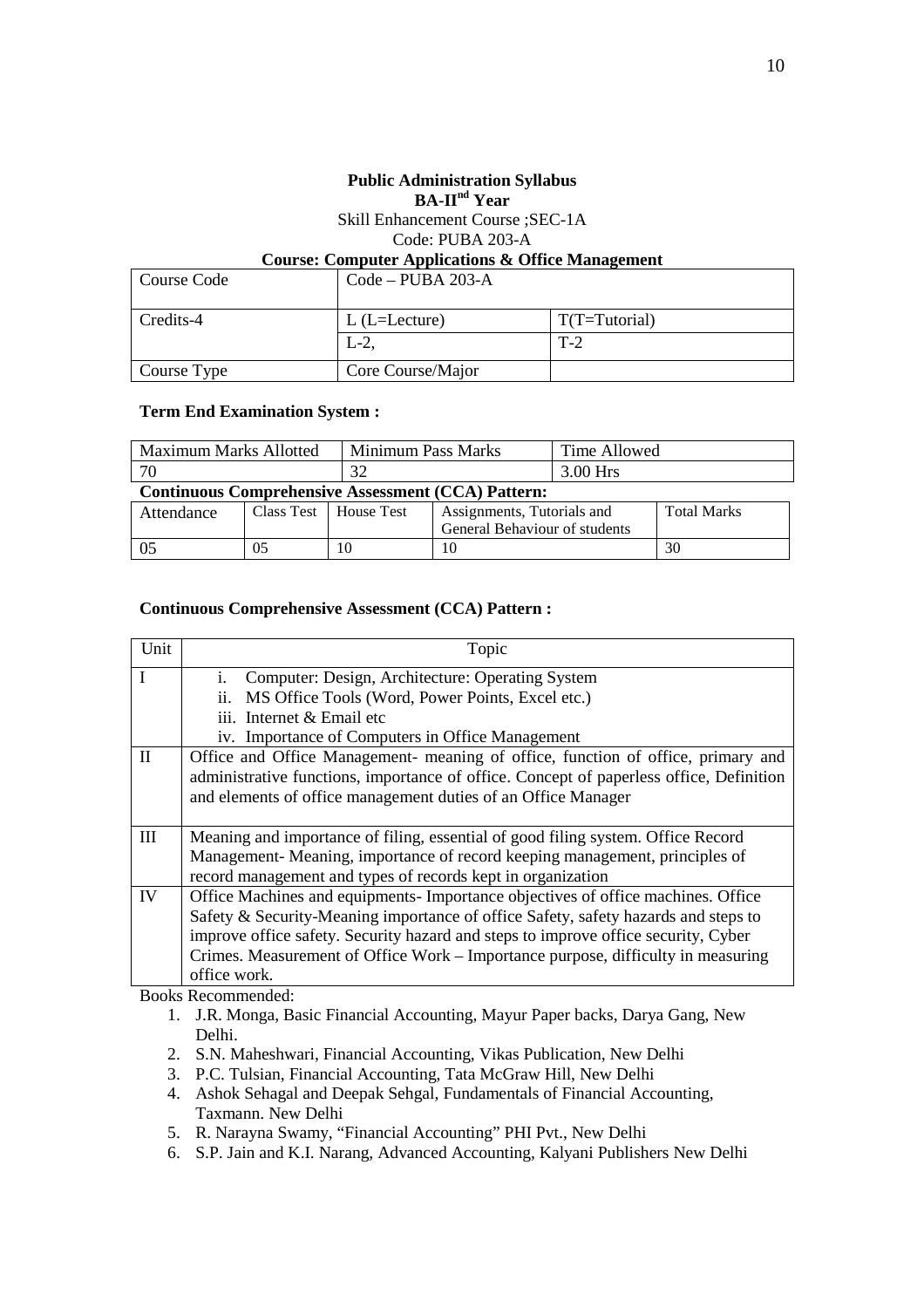7. Naseem Ahmed, Nawab Ali Khan, M.L. Gupta, Financial Accounting, Ane Books Pvt. Ltd. New Delhi.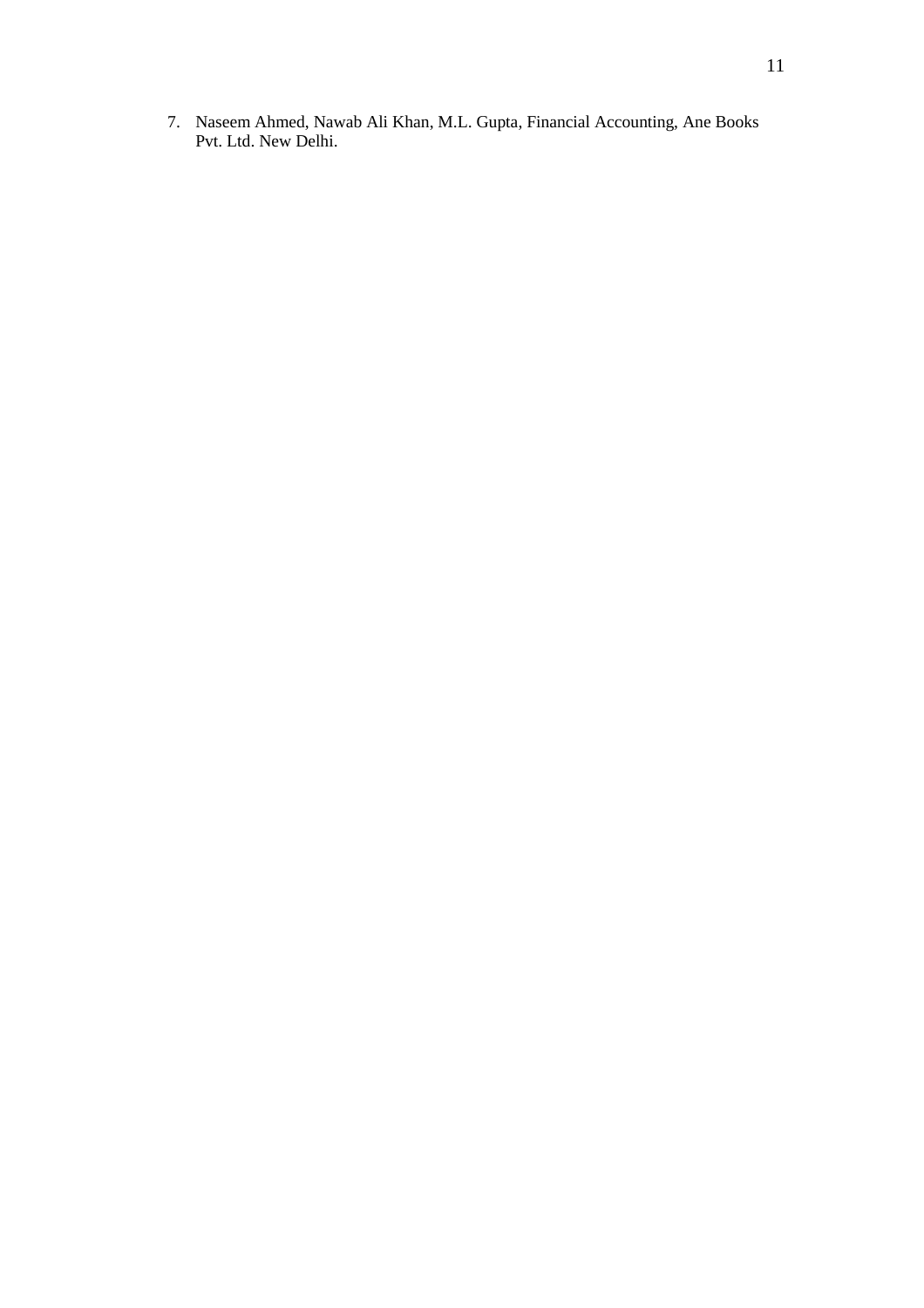# **BA-II Year**

# **Course:**Skill Enhancement Course ;SEC-2B CODE: PUBA204-A

# **Course: Human Resource & Logistic Management**

| Course Code | CODE-: PUBA204-A  |                 |  |
|-------------|-------------------|-----------------|--|
| Credits-4   | $L$ (L=Lecture)   | $T(T=Tutorial)$ |  |
|             | $L-2$             | $T-2$           |  |
| Course Type | Core Course/Major |                 |  |

### **Term End Examination System:**

| Maximum Marks Allotted | Minimum Pass Marks | Time Allowed |
|------------------------|--------------------|--------------|
| <b>70</b>              |                    | 3.00 Hrs     |

### **Continuous Comprehensive Assessment (CCA) Pattern:**

| Attendance |    | Class Test   House Test | Assignments, Tutorials and<br>General Behaviour of students | Total Marks |
|------------|----|-------------------------|-------------------------------------------------------------|-------------|
|            | 01 |                         |                                                             |             |

| <b>Unit</b>  | Topic                                                                                  |  |  |  |  |  |
|--------------|----------------------------------------------------------------------------------------|--|--|--|--|--|
|              |                                                                                        |  |  |  |  |  |
|              | Meaning, Nature, Scope & Significance of Human Resource Management (HRM)<br>1.         |  |  |  |  |  |
|              | Objective & Function of Human Resource Management<br>11.                               |  |  |  |  |  |
|              | iii. Qualities of Human Resource Manager/Personnel Manager                             |  |  |  |  |  |
| $\mathbf{I}$ | Human Resource Planning Meaning, Objectives and Need, Factors affecting Human Resource |  |  |  |  |  |
|              | Planning, HR Problems.                                                                 |  |  |  |  |  |
| III          | Logistics-Concept, Principles and Forms, Logistics Management: Conceptual Framework    |  |  |  |  |  |
|              | Logistics Management: Components: Procurement of Material and Inventory Control        |  |  |  |  |  |
|              | (Economic Order Quantity, ABC and VED Analysis), Material Handling and Packaging,      |  |  |  |  |  |
|              | Transportation, Warehousing Storage and Security, Logistics Information System         |  |  |  |  |  |
| IV           | Logistic Management: Emerging Trends Green Logistics Effective Logistics Management:   |  |  |  |  |  |
|              | Challenges (Human Resource Management, Financial Management, Inventory/Materials.      |  |  |  |  |  |
|              | Outsourcing, Customer Satisfaction etc)                                                |  |  |  |  |  |

### **Books Recommended:**

- 1. Allawadi, Satish Chand Rakesh P. Singh, 2001, Logistics Management (Second Edition), Prentice Hall India, New Delhi
- 2. Agarwal, D.K., 2012, Text book of logistics and Supply Chain Management (Reprint), Macmillan, Delhi.
- 3. Bhattacharya, S.K., 2010 Logistics Management-Definition, Dimensions and Functional Applications (Reprint), Sultan Chand and Sons, Delhi.
- 4. Ismail Reji, 2013 Logistics Management, Excel Books India, Delhi
- 5. Raghuram, G and N. Rangaraj, Logistics and Supply Chain Management-Cases and Concepts, Macmillan India, Delhi.
- 6. Sople, Vinod, V. 2013, Logistics Management 9Third edition). Dorling Kindersley India, New Delhi.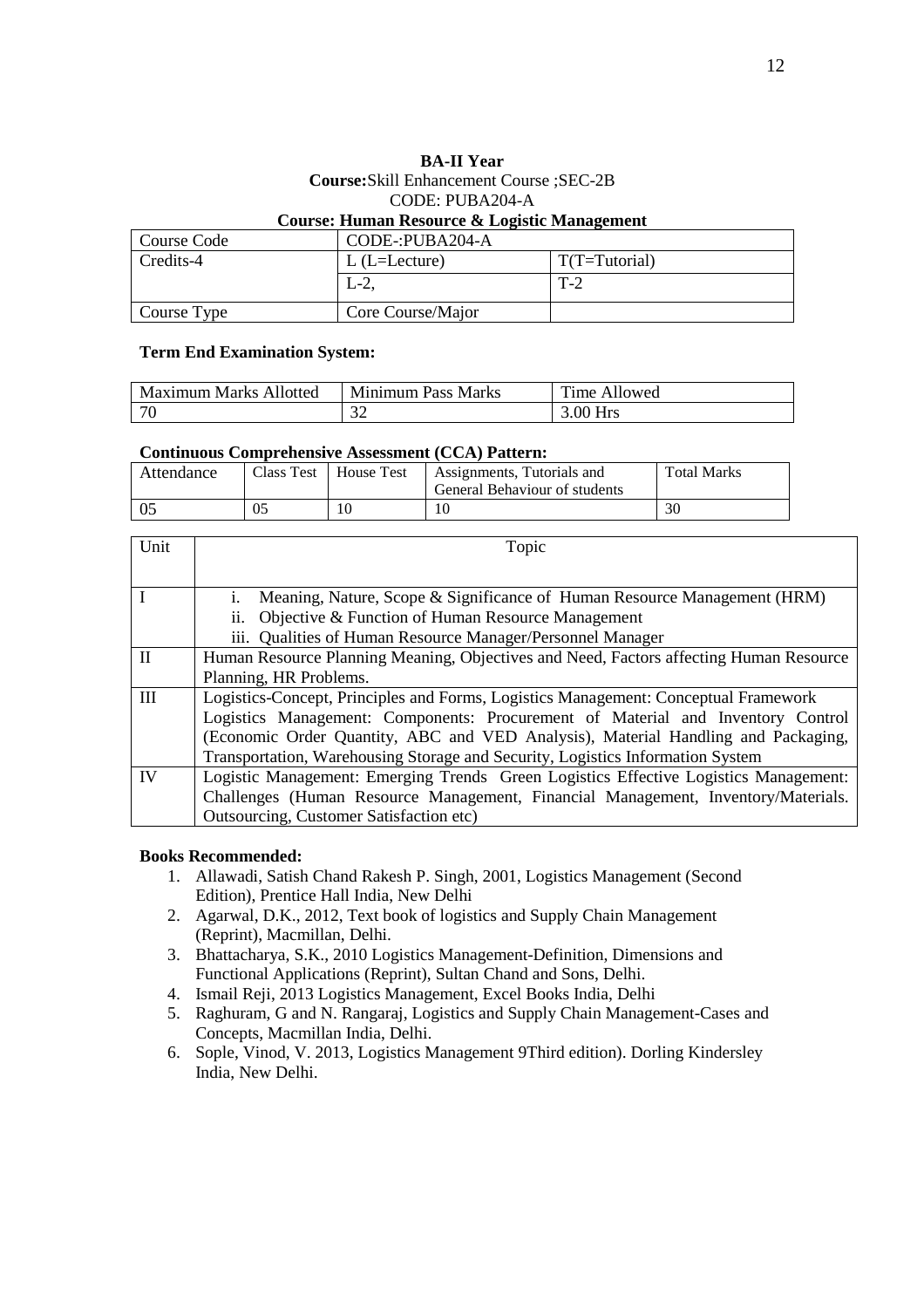# **BA-III Year**

# Code :PUBA301-A Course: SEC-3C Skill Enhancement Course **Course: Leadership Styles and Conflict Management**

| Course Code | CODE-PUBA301-A                     |       |
|-------------|------------------------------------|-------|
| Credits-4   | $T(T=Tutorial)$<br>$L$ (L=Lecture) |       |
|             |                                    | $T-2$ |
| Course Type | Core Course/Major                  |       |

# **Term End Examination System:**

| Maximum Marks Allotted | Minimum Pass Marks | Time Allowed |
|------------------------|--------------------|--------------|
| .7c                    |                    | 3.00 Hrs     |

| Attendance | <b>Class Test</b> | House Test | Assignments, Tutorials and    | Total Marks |
|------------|-------------------|------------|-------------------------------|-------------|
|            |                   |            | General Behaviour of students |             |
|            | 05                | 10         | 10                            | 30          |

| Unit         | Topic                                                                                |  |  |  |  |  |
|--------------|--------------------------------------------------------------------------------------|--|--|--|--|--|
|              |                                                                                      |  |  |  |  |  |
|              | Meaning of Leadership<br>1.                                                          |  |  |  |  |  |
|              | ii. Types of Leadership                                                              |  |  |  |  |  |
|              | iii. Qualities and Functions of Leadership                                           |  |  |  |  |  |
|              | iv. Leadership Styles viz Autocratic style, Democratic style and Laissez Faire style |  |  |  |  |  |
| $\mathbf{H}$ | Nature and Causes of Organizational Conflicts<br>i.                                  |  |  |  |  |  |
|              | Conflicts in an Organisation: Types and Levels of Conflicts<br>11.                   |  |  |  |  |  |
|              | iii. Criteria for Conflict Management                                                |  |  |  |  |  |
| Ш            | Bargaining strategies in negotiation                                                 |  |  |  |  |  |
|              | <b>Negotiation process Stages</b><br>ii.                                             |  |  |  |  |  |
|              | iii. Techniques of Negotiations: Third-party Negotiations                            |  |  |  |  |  |
| IV           | Styles of Handling Inter-personal Conflicts and Managing Conflict Management         |  |  |  |  |  |
|              | <b>Process: Case Studies</b>                                                         |  |  |  |  |  |
|              | ii. The Arbitration and Conciliation (Amendment) Act, 2015                           |  |  |  |  |  |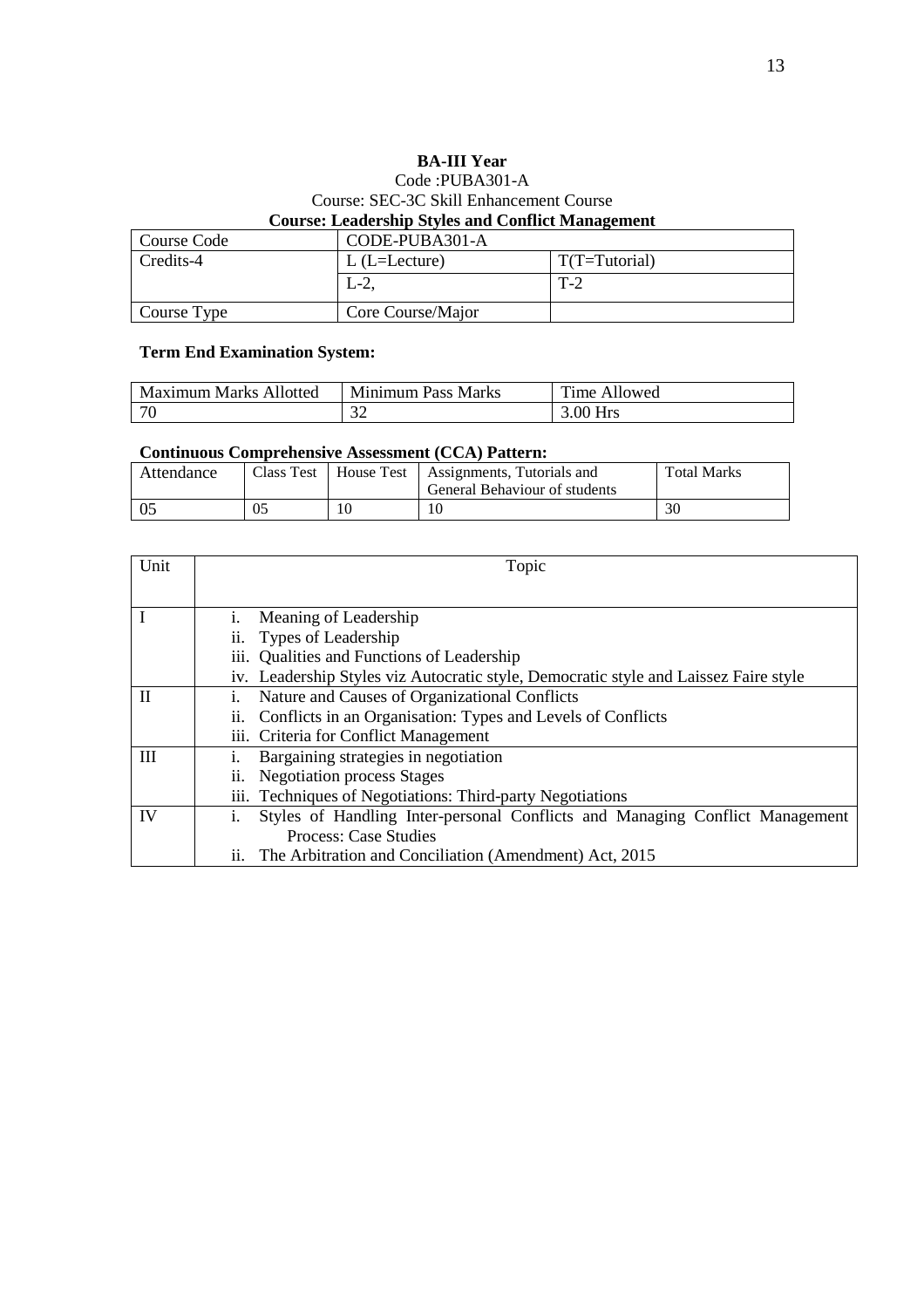#### **Books**

- 1. Bernard M. Bass, 1985, Leadership and Performance Beyond Expectations, Free Press, New York.
- 2. C.K.W. DeDreu & E.Van de Vliert (Eds.), 1997, Using Conflict in Organizations, Sage, London.
- 3. D.G. Pruitt & P.J. Carnevale, 1993, Negotiation and Social Conflict, Open University Press, England.
- 4. Deepak Malhotra, 2016, Negotiating the Impossible: How to Break Deadlocks and Resolve Ugly Conflicts (without Money or Muscle).Berrett-Koehler Publishers, Oakland CA
- 5. Deepak Malhotra and Max H. Bazerman, 2008, Negotiation Genius: How to Overcome Obstacles and Achieve Brilliant Results at the Bargaining Table and Beyond, Bantam Dell, Random House Inc., New York.
- 6. I William Zartman, 2007, Negotiation and Conflict Management: Essays on Theory and Practice (Security and Conflict Management), Routledge, New York.
- 7. L.D. Brown, 1983, Managing Conflict at Organizational Interfaces, Reading, Addison-Wesley, M.A.
- 8. M.Afzalur.Rahim, 2001, Managing Conflict in Organizations  $(3<sup>rd</sup> Ed.)$ , Quorum Books, Westport, CT.
- 9. Shay & Margaret McConnon, 2008, Conflict Management in the Workplace: How to Manage Disagreements and Develop Trust and Understanding, How to Books Ltd., U.K.
- 10. Wendel.L. French & Cecil.H. Bell Jr, 1999, Organization Development : Behavioral Science Interventions for Organization Improvement( $6<sup>th</sup> Ed$ .) Englewood Cliffs, Prentice-Hall, N.J.
- 11. William W.Wilmot and Joyce L. Hocker, 2005, Interpersonal Conflict, Mc Graw-Hill Higher Education.

#### **Reading List**

Government of India, The Gazette of India Extraordinary PART II- Section 1, New Delhi, Friday, January1, 2016 www.indiacode.nic.in/acts-inpdf/2016/201603.pdf.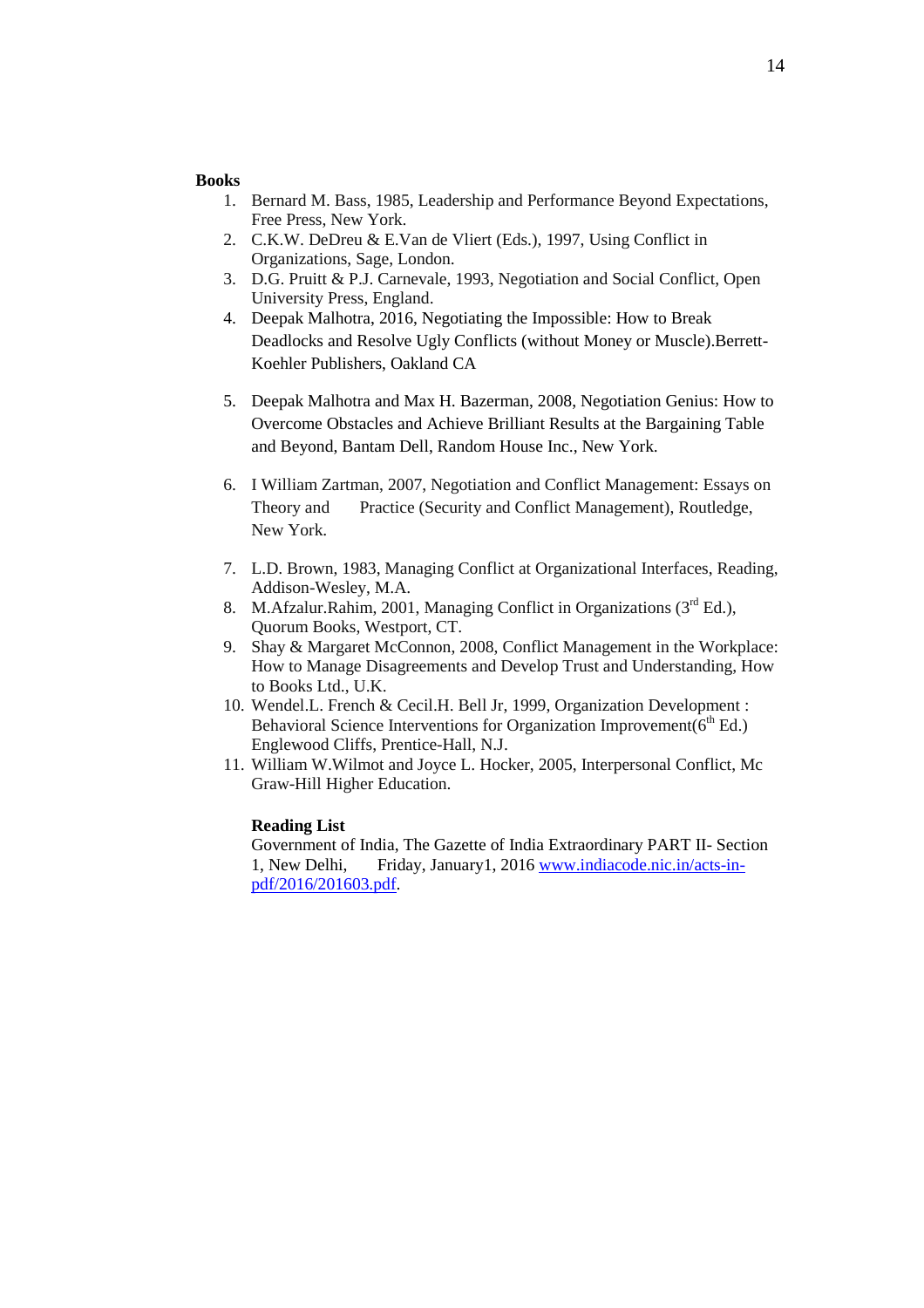### **BA-III Year**  Code :PUBA302A Course SEC-4D Skill Enhancement Course **Course: Stress & Time Management**

| Course Code | CODE:PUBA302-A    |                      |  |
|-------------|-------------------|----------------------|--|
| Credits-4   | $L$ (L=Lecture)   | $\Gamma(T=Tutorial)$ |  |
|             |                   | $T-2$                |  |
| Course Type | Core Course/Major |                      |  |

# **Term End Examination System:**

| Maximum Marks Allotted | Minimum Pass Marks | Time Allowed |
|------------------------|--------------------|--------------|
| 70                     | $\sim$             | $3.00$ Hrs   |

| Attendance | Class Test | <b>House Test</b> | Assignments, Tutorials and<br>General Behaviour of students | Total Marks |
|------------|------------|-------------------|-------------------------------------------------------------|-------------|
|            | 01         |                   | 10                                                          |             |

| Unit         | Topic                                                                            |  |  |  |
|--------------|----------------------------------------------------------------------------------|--|--|--|
|              |                                                                                  |  |  |  |
| I            | <b>Stress: Nature and Symptoms</b><br>i.                                         |  |  |  |
|              | Sources of Stress: Environmental, Social, Physiological and Psychological<br>ii. |  |  |  |
|              | <b>Workplace Stress: Major Causes</b><br>iii.                                    |  |  |  |
|              | Stress and Health: Effects of Stress on Health<br>$iv_{-}$                       |  |  |  |
| $\mathbf{I}$ | Time Management: Concept<br>i.                                                   |  |  |  |
|              | ii. Waste of Time: Distractions at Workplace                                     |  |  |  |
|              | iii. Time Wasters and Time Savers                                                |  |  |  |
|              | iv. Effects of Poor Time Management on Job Performance                           |  |  |  |
| Ш            | i. Effective Methods and Approaches to Manage Stress                             |  |  |  |
|              | ii. Methods: Yoga, Meditation, Relaxation Techniques                             |  |  |  |
|              | iii. Approaches: Action-oriented, Emotions-oriented, Acceptance-oriented and     |  |  |  |
|              | Adaptation-oriented                                                              |  |  |  |
|              | Iv Self awareness and Motivation                                                 |  |  |  |
|              |                                                                                  |  |  |  |
| IV           | Effective Methods and Approaches to Manage Time                                  |  |  |  |
|              | Creating an effective environment<br>i.                                          |  |  |  |
|              | ii.<br>Setting priorities and Goals                                              |  |  |  |
|              | iii.<br>Elimination of non-priorities                                            |  |  |  |
|              | <b>Challenges of Time Management</b><br>iv.                                      |  |  |  |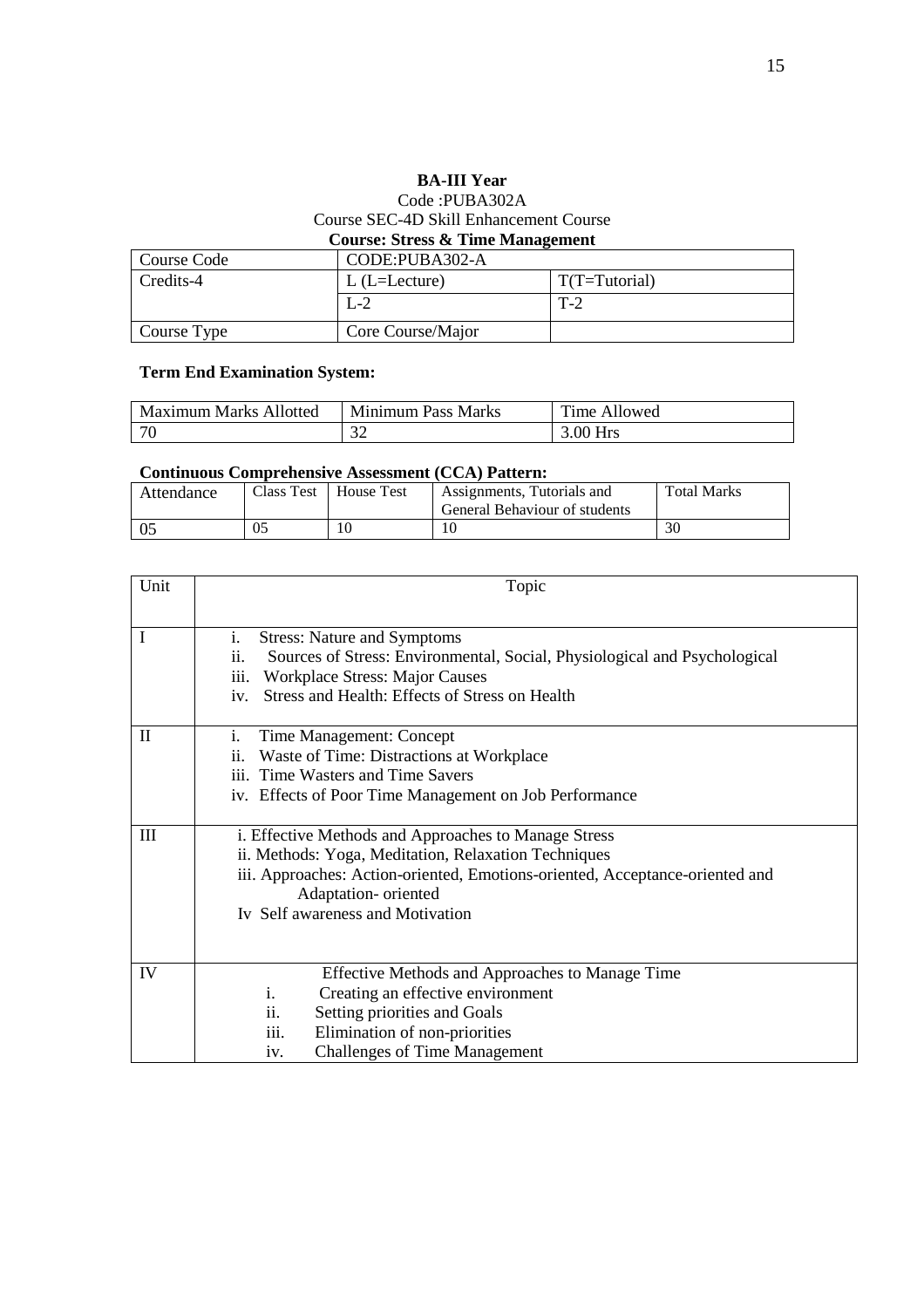#### **Reading List**

- 1. D.N. Pestonjee, 1998, Stress and Coping: The Indian Experience, Sage Publication, India.
- 2. Dr.Sudhir Dikshit, 2011, Time Management (Hindi) Manjul Publishing House, Bhopal.
- 3. Neiten, W. & Lloyd, M.A, 2007, Psychology applied to Modern life. Thomson Detmar Learning
- 4. P.K.Jha, 2008, Time Management: The Art of Stress Free Productivity, Global India Publications Pvt. Ltd., India.
- 5. Ramesk K. Arora, 2015, Time Management for Happiness and Success, Paragon International Publishers, New Delhi
- 6. Rita Emmett, 2009, Manage Your Time to Reduce Your Stress: A Handbook for the Overworked, Overscheduled and Overwhelmed, Walker Publishing Company, INC., New York.

Tom Marcoux, 2014, Power Time Management: More Time, Less Stress, and Zero Procrastination Your Breakthrough for More Success, Happiness and Time Off, Tom Marcoux Media, LLC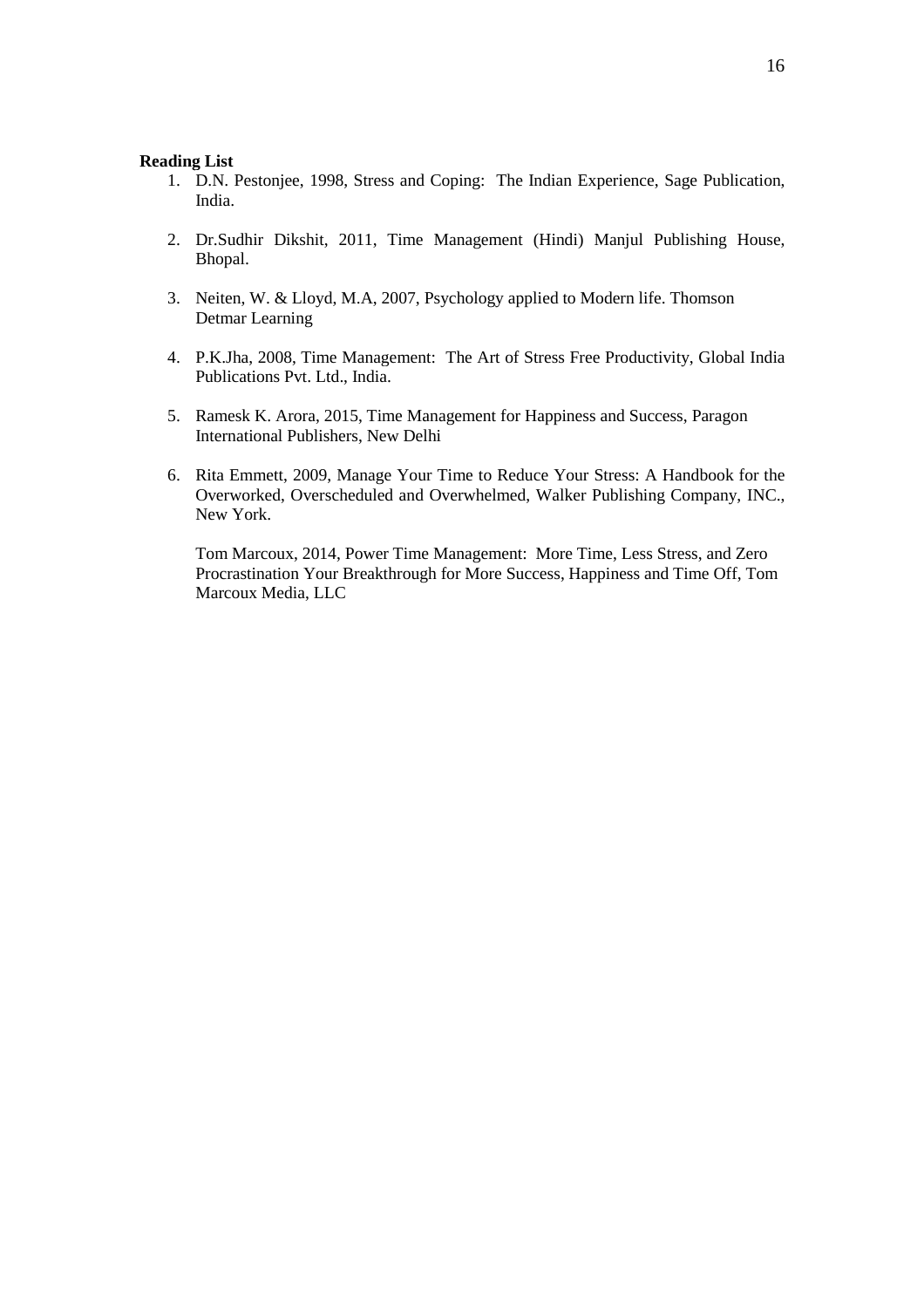### **BA-III Year**  Course : DSE-1-A(Option -I) Discipline Specific Elective CODE;PUBA303-A **Course: Local Government in India**

| Courbe, Local Government in man |                                    |      |  |  |
|---------------------------------|------------------------------------|------|--|--|
| Course Code                     | CODE:PUBA303A                      |      |  |  |
| Credits-6                       | $T(T=Tutorial)$<br>$L$ (L=Lecture) |      |  |  |
|                                 | L-D.                               | $T-$ |  |  |
| Course Type                     | Core Course/Major                  |      |  |  |

# **Term End Examination System:**

| Maximum Marks Allotted | Minimum Pass Marks | Time Allowed |
|------------------------|--------------------|--------------|
| 70                     | $\sim$             | $3.00$ Hrs   |

| Attendance | Class Test | House Test | Assignments, Tutorials and<br>General Behaviour of students | Total Marks |
|------------|------------|------------|-------------------------------------------------------------|-------------|
|            |            |            | 10                                                          |             |

| Unit         | Topic                                                                       |  |  |  |  |  |  |
|--------------|-----------------------------------------------------------------------------|--|--|--|--|--|--|
|              |                                                                             |  |  |  |  |  |  |
|              | Evolution of Local Government in India                                      |  |  |  |  |  |  |
|              | ii. Local Government under British Rule and Post Independent period         |  |  |  |  |  |  |
|              | iii. Local Self government- Meaning, Nature and significance                |  |  |  |  |  |  |
| $\mathbf{I}$ | Organization and Functions of Gram Panchyat                                 |  |  |  |  |  |  |
|              | Panchyat Samiti-Organisation, Structure and Function<br>11.                 |  |  |  |  |  |  |
|              | iii. Zila Parishad-Organisation, Structure and Function                     |  |  |  |  |  |  |
|              | iv. 73 <sup>rd</sup> Constitutional Amendment Act- Main Features            |  |  |  |  |  |  |
| Ш            | Municipal Corporation: Organisation, Structure and Functions                |  |  |  |  |  |  |
|              | ii. Power and Function of Mayor and Municipal Commissioner                  |  |  |  |  |  |  |
|              | iii. Municipal Committee/Council/Nagar Panchyat Organization and functions. |  |  |  |  |  |  |
|              | iv. Main Features of 74 <sup>th</sup> Constitution Amentment                |  |  |  |  |  |  |
| IV           | <b>Finance of Local Self Bodies</b>                                         |  |  |  |  |  |  |
|              | ii. Reasons for Poor Financial Position and suggestion                      |  |  |  |  |  |  |
|              | iii. Machinery for Supervision & Control over Local Bodies                  |  |  |  |  |  |  |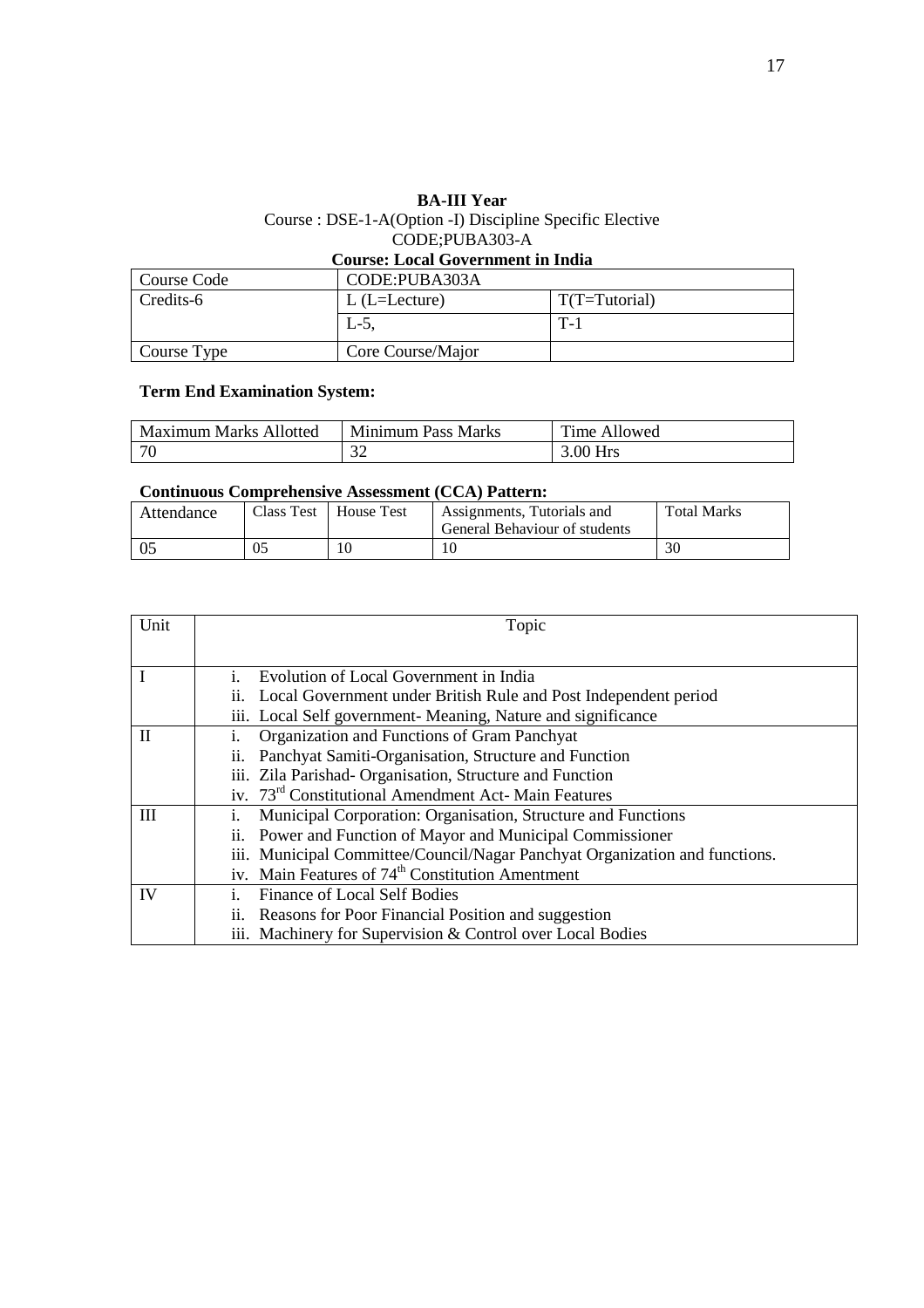#### **Reading List**

- 1. Maheshwari, S.R. : Local Vovernment in India, Agra Lakshmi Naraian Agra Latest ed.
- 2. Bhayana Sahib Singh: Local Government in India, New Academic Publishing Company Jalandhar, 1986.
- 3. Singh, Sahib and Singh, Swinder: Local Government in India, New Academic Publishing of Company, Jalandhar 2007.
- 4. Mishra, S.N. : New Horizons in Rural Development Administr5ation, Mittal Publication, New Delhi, 1989.
- 5. Khanna, B.S. : Rural Development in India, Deep and Deep Publication, 1992.
- 6. Singh Mohinder: Rural Development Administrastion and Anti Poverty Programmes Deep and Deep Publication, 1988.
- 7. George Mathew: Panchayati Raj in India: From Legislation to Movement (New Delhi: ISS, 1994)..
- 8. Pardeep Sahni, Alka Dhameja and Uma Medury. 2004. Disaster Mitigation: Experiences and Reflections. PHI, New Delhi.

Vinod K.Sharma. 2013 (2<sup>nd</sup> Edition).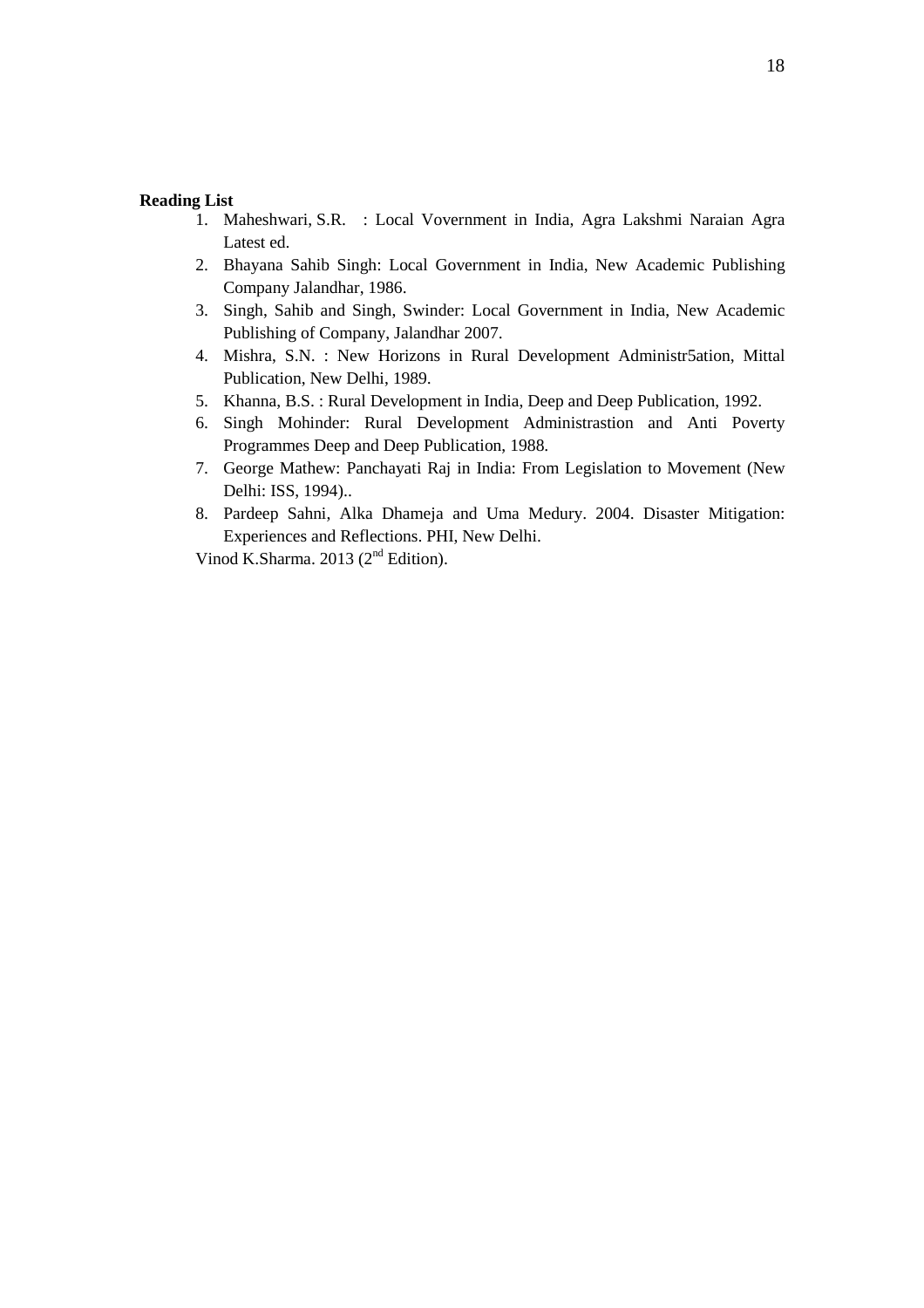### **Public Administration Syllabus BA-III Year**  Code :PUBA304-A

### DSE-1A; (Option -II) Discipline Specific Elective

# **Course: Contemporary Issues and Concerns in Indian Administration**

| Course Code | CODE:PUBA304-A                     |          |
|-------------|------------------------------------|----------|
| Credits-6   | $T(T=Tutorial)$<br>$L$ (L=Lecture) |          |
|             | L-5.                               | $T_{-1}$ |
| Course Type | Core Course/Major                  |          |

# **Term End Examination System:**

| Maximum Marks Allotted | Minimum Pass Marks | Time Allowed |
|------------------------|--------------------|--------------|
| <b>70</b>              | $\cap$             | 3.00 Hrs     |

| Attendance | <b>Class Test</b> | <b>House Test</b> | Assignments, Tutorials and<br>General Behaviour of students | <b>Total Marks</b> |
|------------|-------------------|-------------------|-------------------------------------------------------------|--------------------|
|            | 05                | 10                |                                                             | 30                 |

| Unit         | Topic                                                                                    |
|--------------|------------------------------------------------------------------------------------------|
|              |                                                                                          |
|              | Challenges of Globalization, Concerns of Public-Private-People Partnerships,             |
|              | Corporate Social Responsibility, Issues of Decentralization, Citizen-Centric             |
|              | Administration, Human Rights National Human Rights Commission (NHRC)                     |
| $\mathbf{I}$ | Good Governance, e-governance, citizen charter, consumer Protection Act 1986,            |
|              | <b>RTI</b> Act 2005                                                                      |
| Ш            | Women Empowerment, Welfare of weaker Sections: SC/ST and OBC's, Welfare                  |
|              | of Children and Aged                                                                     |
| IV           | Environmental Administration Concept and Significance<br>i.                              |
|              | <b>Environmental Protection Act 1986</b><br>11.                                          |
|              | iii. National Green Tribunal, Centre Pollution control Board and State Pollution Control |
|              | Board (with Reference to Himachal Pradesh)                                               |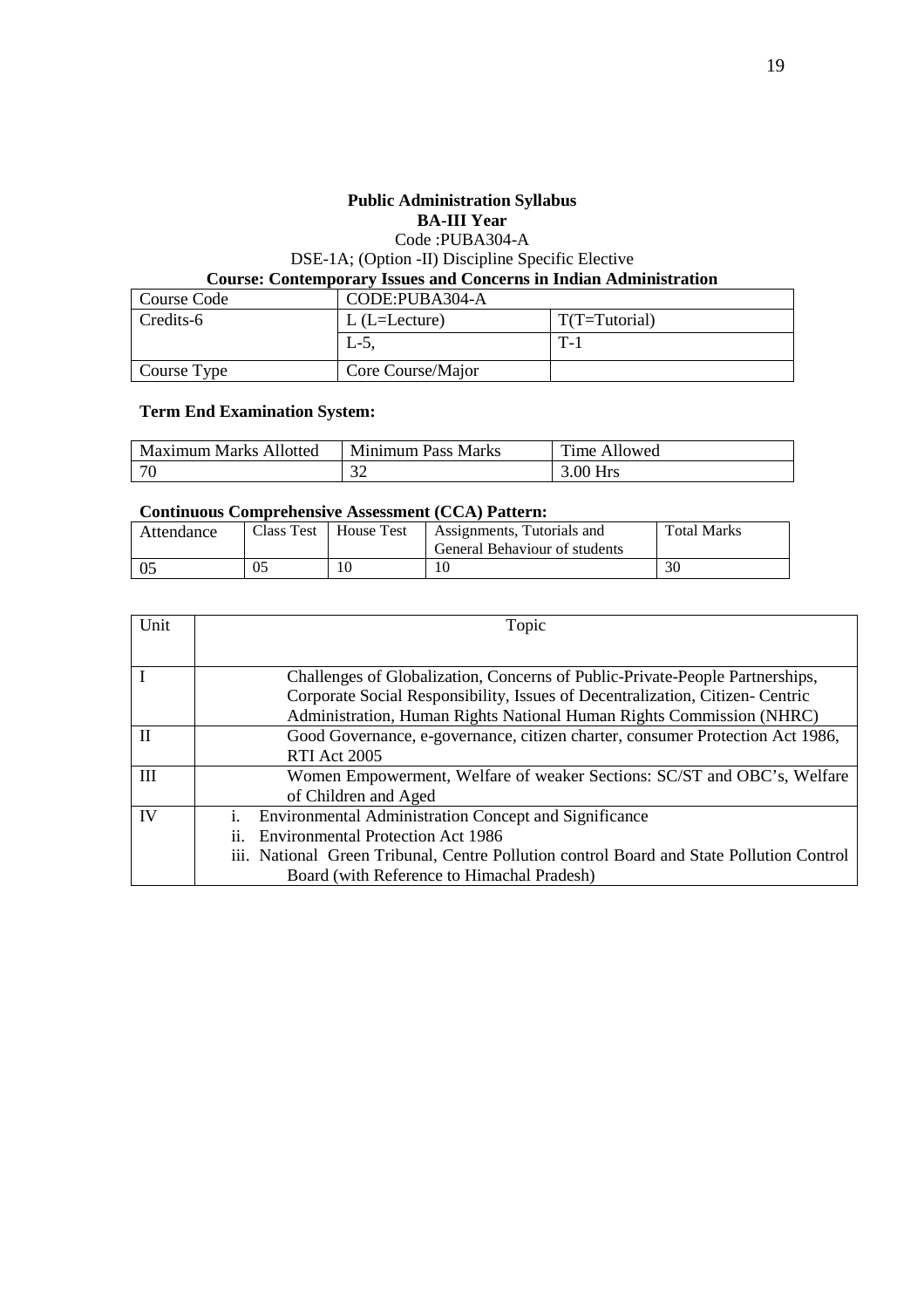#### **Reading List**

- 1. Alka Dhameja (3rd Edition) (2010), Contemporary Issues in Public Administration, New Delhi, Prentice Hall of India
- 2. Deborah M**.**. Kolb and Jean M. Bartunek (Eds.) (1992), Hidden Conflict in Organizations: Uncovering the Behind the Scenes Disputes, Newbury, Sage
- 3. Demetrios Argyrides (2007), Public Administration in Transition: Essays in Honour of Gerald Caiden, U.S, Vallentine Mitchell & Co Ltd
- 4. Dipak Das and Sanjay Kumar Singh (2011), Corporatization of Corporate Social Responsibility, Bangalore, SBS
- 5. E. Vayunandan and Dolly Mathew (Eds.) (2003), Good Governance: Initiatives in India, New Delhi, Prentice Hall of India
- 6. Gerald Caiden (1982), Strategies for Administrative Reform, Lexicon Books
- 7. Gerald Caiden(2007), Administrative Reform, U.S, Aldine Transaction
- 8. Henry Clayton Metcalf and Kenneth Thompson (2003), Dynamic Administration: The Collected Papers of Mary Parker Follett, London, Routledge
- 9. Hoshiar Singh and Pankaj Singh (2011), Indian Adminitration, New Delhi, Pearson
- 10. K.R Gupta (2011), Public Enterprises: Economics and Management, New Delhi, Atlantic
- 11. Jaswal P.S. and Nishtha Jaswal: Public Administration, Raj publishers, Jalladhar, 2000 Environmental Law, pioneer Publications 2000.
- 12. Mukund Rajan Fobind: Global Environmental Policies Oxford University Press 1997
- 13. Mamta Mokta, S.S. Chauhan, S.K. Mahajan and Simmi Agnhotri, "Challenges in Governance, Anamika Publishers, 2011, New Delhi
- 14. Singh Gurnax: Law of Consumer Proction, Bharat Law Publications, 1993
- 15. Aggarwal V.K. Consumer Proction Law & Practice, BLH Publishers Ltd., New Delhi 1993
- 16. Subbian Adikkalam: Human Rights: Philosophy, Promotion, Protection and Cantt. 2006.
- 17. Ansari M. R.: Protecting Human Rights, Maxford books, New Delhi, 2006
- 18. Verma J.S. The Universe of Human Rights, Universal Law Publishing Company, Delhi, 2006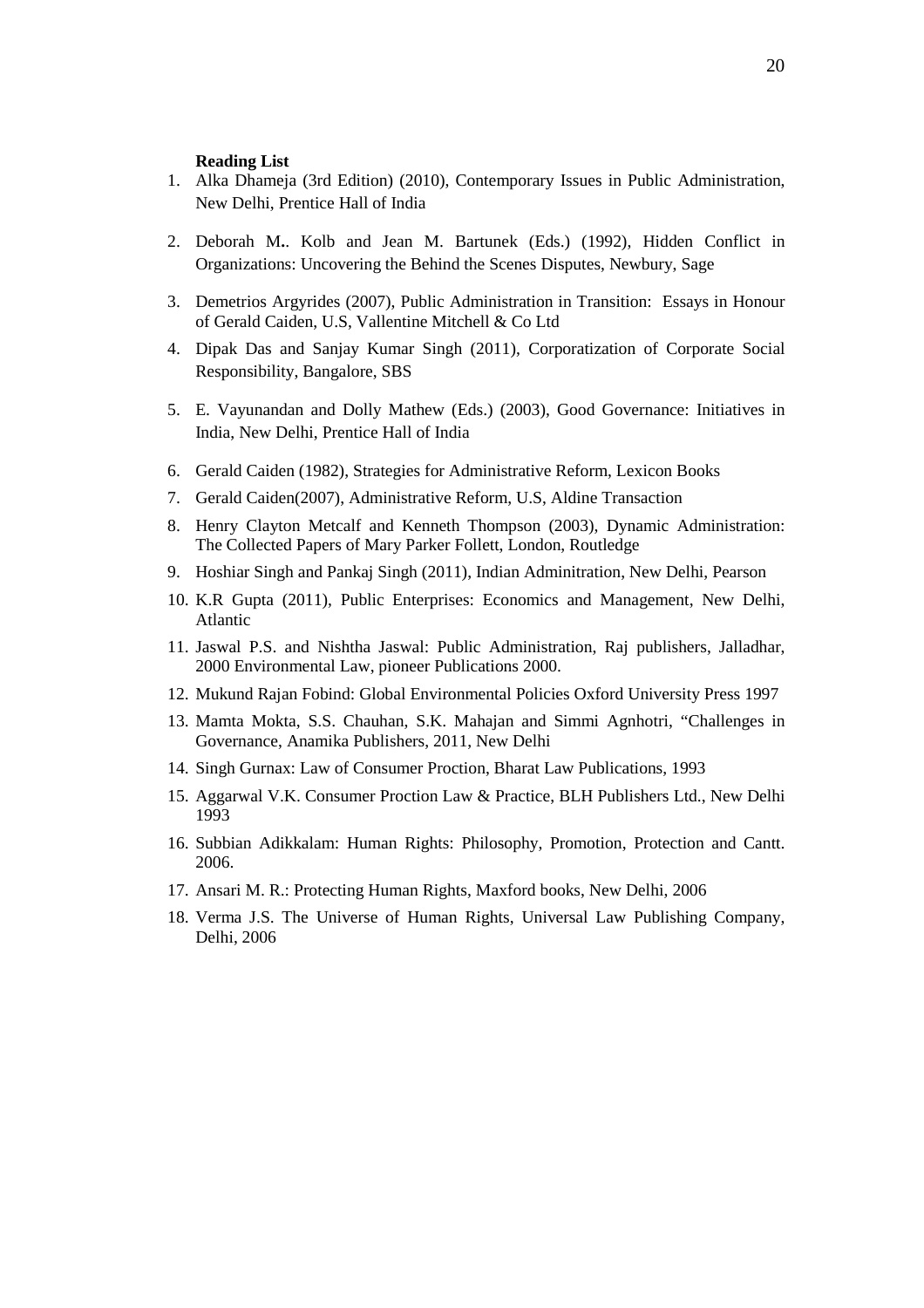### **BA-III Year**  Course: DSE- IB ; (option-1S) Discipline Specific Elective Code :PUBA305-A **Course: Public Policy and Administration in India**

| Course Code | CODE:PUBA305-A                          |       |
|-------------|-----------------------------------------|-------|
| Credits-6   | $\Gamma(T=Tutorial)$<br>$L$ (L=Lecture) |       |
|             |                                         | $T-1$ |
| Course Type | Core Course/Major                       |       |

# **Term End Examination System:**

| Maximum Marks Allotted | Minimum Pass Marks | Time Allowed |
|------------------------|--------------------|--------------|
| - 70                   |                    | $3.00$ Hrs   |

| Attendance |    | Class Test   House Test | Assignments, Tutorials and<br>General Behaviour of students | <b>Total Marks</b> |
|------------|----|-------------------------|-------------------------------------------------------------|--------------------|
|            | 05 |                         |                                                             |                    |

| Unit         | Topic                                                                                       |
|--------------|---------------------------------------------------------------------------------------------|
|              | Public Policy Definition, Nature Significance and Types                                     |
|              | Public Policy Models, Public Policy Process in India: Formulation and                       |
|              | Implementation                                                                              |
| $\mathbf{I}$ | Public policy Making Organs in India: Constitution, Executive Legislative,                  |
|              | Judiciary, Political Parties, Pressure Groups, Press and Public Opinion.                    |
| III          | Concept and Approach of Social Welfare and Social Welfare Policies- Education Policy        |
|              | and Right to Education, Health Policy and National Health Mission, Food Policy and Right to |
|              | Food Security, Employment Policy (MGNREGA) Environment Policy.                              |
|              |                                                                                             |
| <b>IV</b>    | Citizen and Administration Interface-I Pubic Service Delivery and Redressal                 |
|              | of Public Grievances - Citizen and Administration Interface-II RTI, Lokpal,                 |
|              | Citizen Charter and E-Governance                                                            |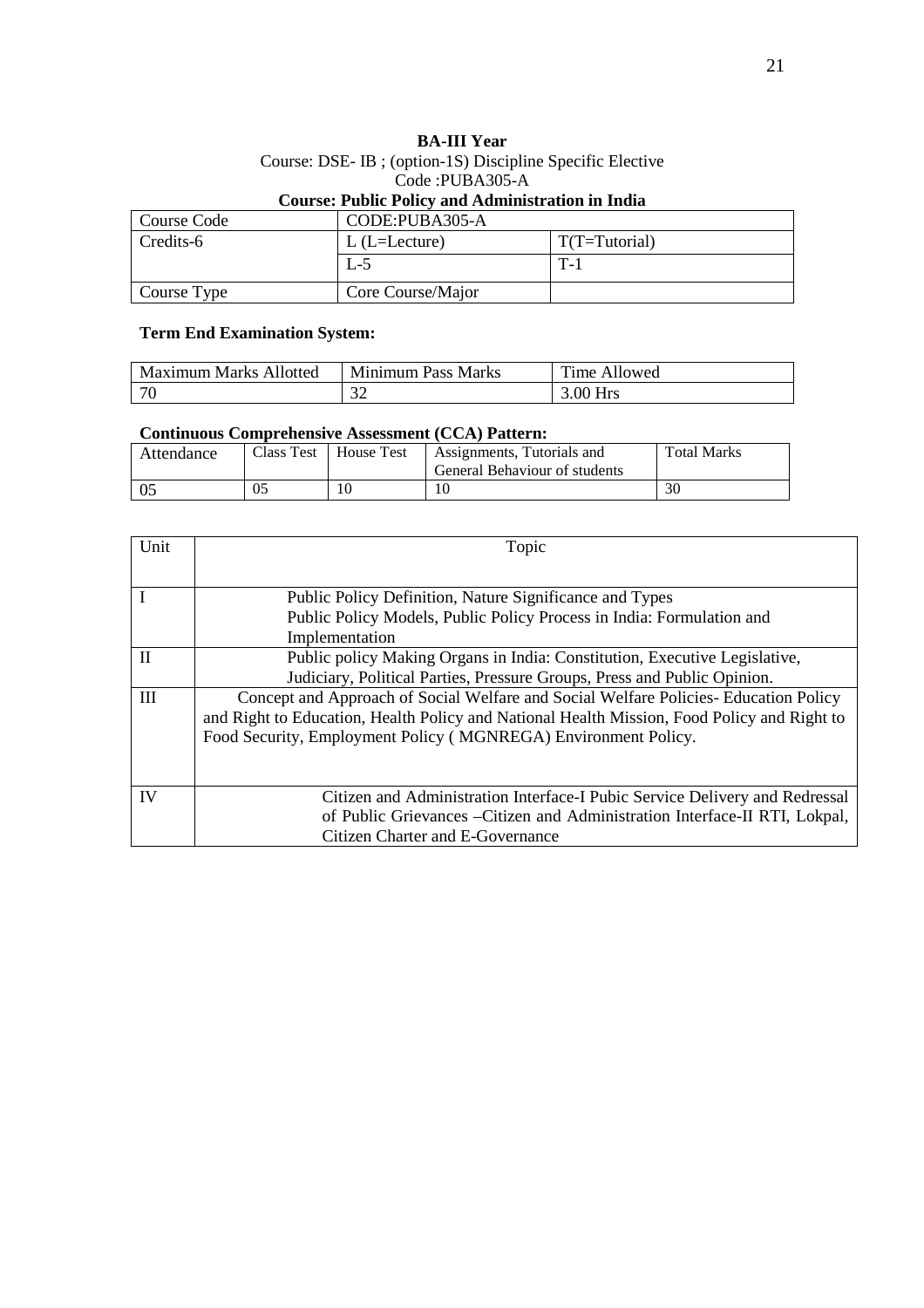#### **Reading List**

- 1. Charles O. Jones, An Introduction to the Study of Public Administration Policy, California, Books Cale Pub. Co.
- 2. Charles Wheelan (2011), Introduction to Public Policy, New York, W. W. Norton & Company
- 3. E. Jacole Charles (1970), Policy and Bureaucracy, U.S, D.Van Nostranad Co
- 4. Fred M. Froheck (1979), Public Policy, Scope and Logic, London, Prentice-Hall
- 5. James F. Anderson (1979), Public Policy Making, New York, Preaget
- 6. Jawaharlal Nehru (1936), An Autobiography, New Delhi, The Bodley Head
- 7. Manheshwar Prasad (2013) Bureaucratic System and Public Policy in India, New Delhi, Munshiram Manoharlal Publishers
- 8. Michael Howlett (2011), The Oxford Handbook of Public Policy, New Delhi, Oxford University Press
- 9. Pardeep Sahni (1987), Public Policy: Conceptual Dimension, Kitab Mahal, Allahabad
- 10. R.S Ganapathy (1986), Public Policy and Policy Analysis in India, New Delhi,Sage
- 11. R.V Vaidyanatha Ayyar (2009), Public Policy Making in India, New Delhi, Pearson
- 12. Shashi Tharoor (2012), Nehru: The Invention of India, New York, Arcade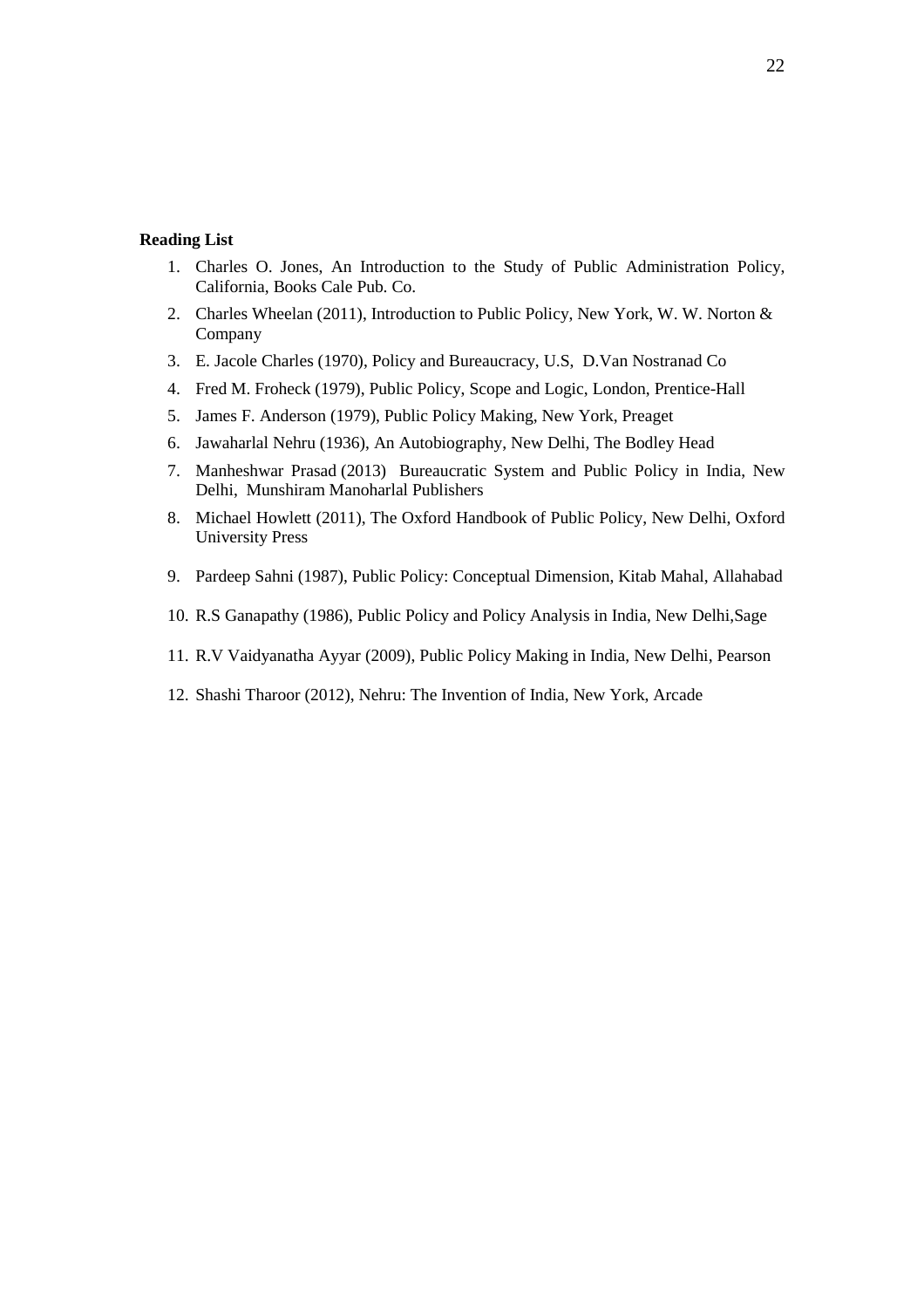### **BA-III Year**  Code: PUBA306-A Course: DSE- IB; Option II Discipline Specific Elevtive **Course: Financial Administration**

|             | Courber Financial Auminion auton   |       |  |  |  |
|-------------|------------------------------------|-------|--|--|--|
| Course Code | CODE:PUBA306-A                     |       |  |  |  |
| Credits-6   | $T(T=Tutorial)$<br>$L$ (L=Lecture) |       |  |  |  |
|             |                                    | $T-1$ |  |  |  |
| Course Type | Core Course/Major                  |       |  |  |  |

# **Term End Examination System:**

| Maximum Marks Allotted | Minimum Pass Marks | Time Allowed |
|------------------------|--------------------|--------------|
| 70                     | $\sim$             | $3.00$ Hrs   |

| Attendance |    | Class Test   House Test | Assignments, Tutorials and<br>General Behaviour of students | <b>Total Marks</b> |
|------------|----|-------------------------|-------------------------------------------------------------|--------------------|
|            | 05 | 10                      | 10                                                          |                    |

| Unit         | Topic                                                                                                                                                                                                                                    |
|--------------|------------------------------------------------------------------------------------------------------------------------------------------------------------------------------------------------------------------------------------------|
|              |                                                                                                                                                                                                                                          |
|              | Public Finance – Meaning and Forms, Financial Administration - Nature, Scope, Importance<br>and Principles, Fiscal Federalism-Principles, Centre-state-Financial Relations, Finance<br>Commission                                        |
| $\mathbf{I}$ | Government Budget-Concept, Features, Types, Principles and Functions, Government<br>Budgeting in India-Preparation, Enactment and Execution, Delegation of Financial Powers<br>and Control over Expenditure, Role of Ministry of Finance |
| Ш            | Tax Administration In India-Types of Taxes in India (Centre, State and Local) Methods of<br>Taxation, Role of Central Board of Direct Taxes and Central Board of Excise and Customs<br>and GST.                                          |
| IV           | Parliamentary Control over Finance, Parliamentary Committees (PAC, Estimate Committee<br>and CPU) CAG and RBI                                                                                                                            |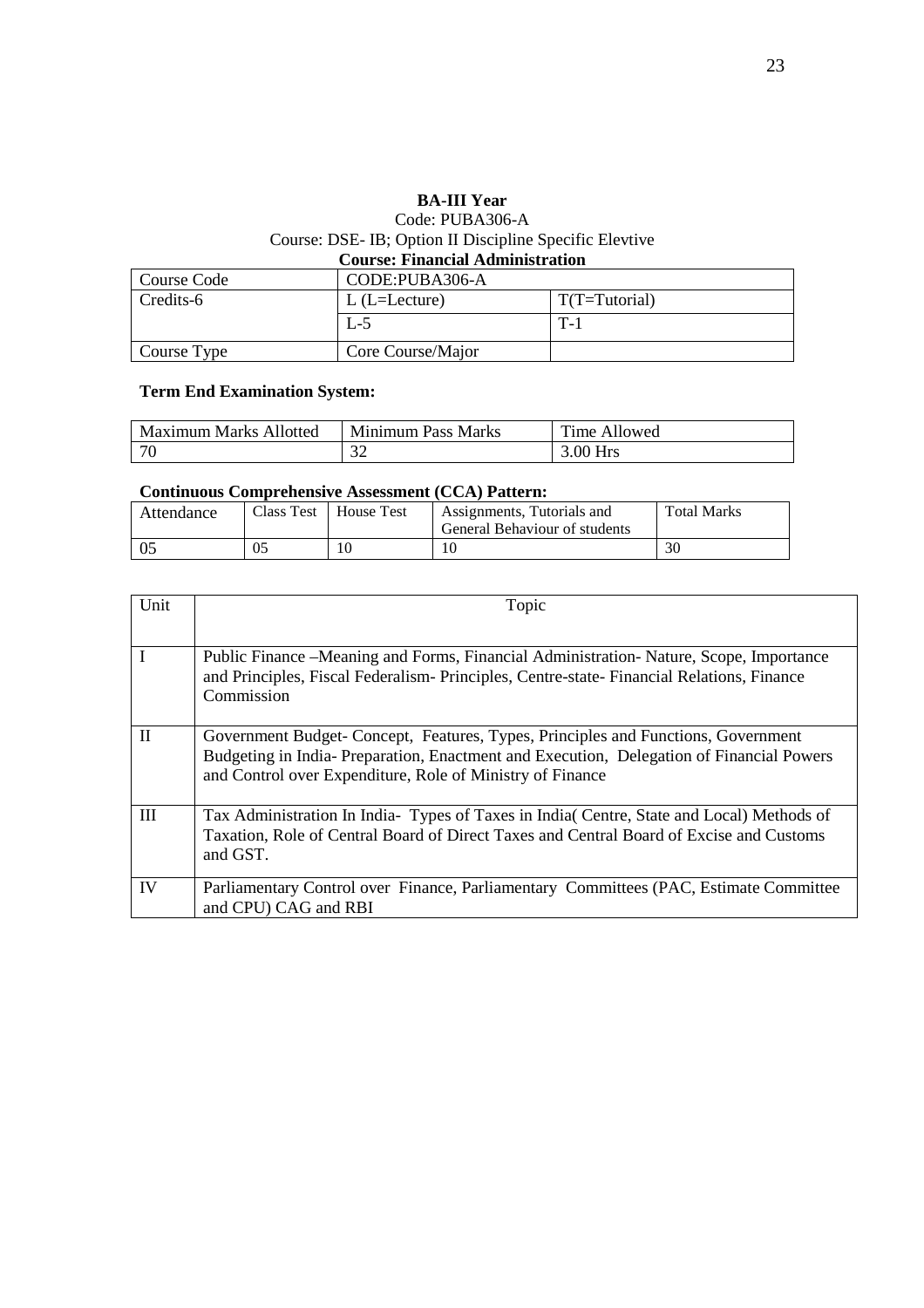### **Reading list**

- 1. Mahajan, Sanjeev Kumar and Anupama Puri Mahajan, 2014, Financial Administration in India, PHI Learning Pvt Ltd, Delhi
- 2. Laxmikanth K.L., 2011, Public Administration, Tata McGraw Hill Education, 2011
- 3. Goel S.L., 2002, Public Financial Administration, Deep and Deep Publishers, New Delhi
- 4. Handa K.L., 2002, Expenditure Control and Zero Based Budgeting, Indian Institute of Finance, New Delhi
- 5. Hajela A.N., 2010, Public Finance (4<sup>th</sup> Ed), Ane Books, New Delhi
- 6. Thavaraj, M.J.K., 2003, Financial Administration of India  $(7<sup>th</sup> Ed)$  Sultan Chand and Sons, Delhi.
- 7. Second Administrative Reform Commission, (Fourteenth Report), Strengthening Financial Management System, GoI, New Delhi
- 8. Pooja Paswan, 2015, Financial Administration of India, Rajat Publications, Delhi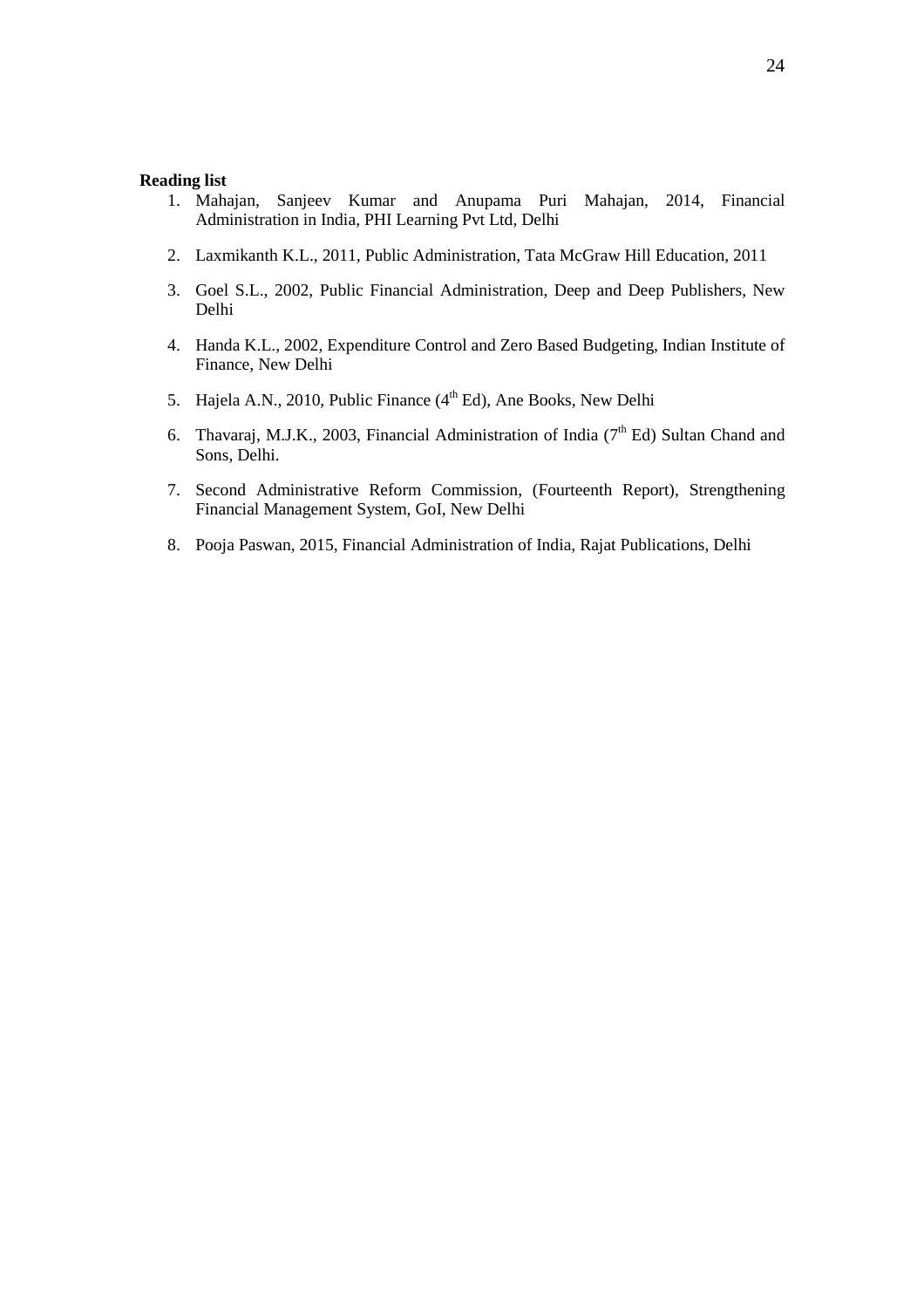#### **BA-III Year**  GE-1 Code : GE-1;PUBA307-A **Course: Constitutional and Administrative Aspects of Himachal Pradesh**

| Course Code | CODE-GE:PUBA307-A |                 |
|-------------|-------------------|-----------------|
| Credits-6   | $L$ (L=Lecture)   | $T(T=Tutorial)$ |
|             | $L-5$             | $T-1$           |
| Course Type | Core Course/Major |                 |

#### **Term End Examination System:**

| Maximum Marks Allotted | Minimum Pass Marks | $\mathbf{m}$<br>Allowed<br><sup>1</sup> me |
|------------------------|--------------------|--------------------------------------------|
| 70                     | $\sim$             | $5.00 \text{ } \mathrm{F}$<br>Hrs          |

#### **Continuous Comprehensive Assessment (CCA) Pattern:**

| <b>Minor Test</b> | <b>Class Test</b> | Tutorials/Assignments/General<br><b>Behaviour of students</b> | <b>Attendance</b> | <b>Total Marks</b> |
|-------------------|-------------------|---------------------------------------------------------------|-------------------|--------------------|
|                   | 05                |                                                               | 05                | 30                 |

#### **Topics:**

#### **I. Constitutional History:**

- i. Emergence of Himachal Pradesh
- ii. Himachal as Chief Commissioner and Part C State.
- iii. Re-organization of H.P. and State re-organization commission
- iv. Himachal Pradesh towards full statehood.

#### **II. Administrative History:**

- i. Himachal Pradesh under Chief Commissioner
- ii. Administration of Himachal Pradesh during Union Territory Period.
- iii. Administrative setup of Himachal Pradesh at the time of re-organization.
- iv. Present administrative setup of Himachal Pradesh at state, division, District and Block level.

III. Local Government in Himachal Pradesh

- i. Salient Feature of  $73<sup>rd</sup>$  amendment act.
- ii. Salient Feature of  $74<sup>th</sup>$  amendment act.
- iii. Composition and functions of Gram Panchyat, Panchyat Smiti & Zila Parishad
- iv. Composition and functions of Municipal Corporation & Municipal Council

#### **IV. Transparency and Accountability of Governance in Himachal Pradesh**

- i. The Himachal Pradesh Public Services Guarantee act 2011.
- ii. Feature of RTI act 2005 & HP RTI rules 2006

#### **References**

**1. Mian Goverdhan Singh : Himachal Pradesh: History, Culture and Economy,** 

**Minerva Book House, 1992.** 

**2. Dr. Jagmohan Balokhara, The Wonderland Himachal Pradesh – An** 

**Encyclopedia, HG Publications, New Delhi, 2017** 

**3. Hari Krishan Mitto, Himachal Pradesh, National Book Trust, India, 2001.** 

**4. Rama K. Kaushal, Himachal Pradesh: Socio-economic, Geographical & Historical Survey, Reliance Publishing House, 1988** 

**5. V. Verma, The Emergence of Himachal Pradesh: A Survey of Constitutional Developments, Indus Publishing, New Delhi, 1995** 

**6. M.S. Ahluwalia, History of Himachal, Intellectual Publication House, New Delhi, 1988.** 

**7. Economic Survey of Himachal Pradesh, Economic and Statistics Department, 2017-18.** 

- **9. The Himachal Pradesh Panchayati Raj Act,1994**
- **10. Himachal Pradesh RTI Rules 2006**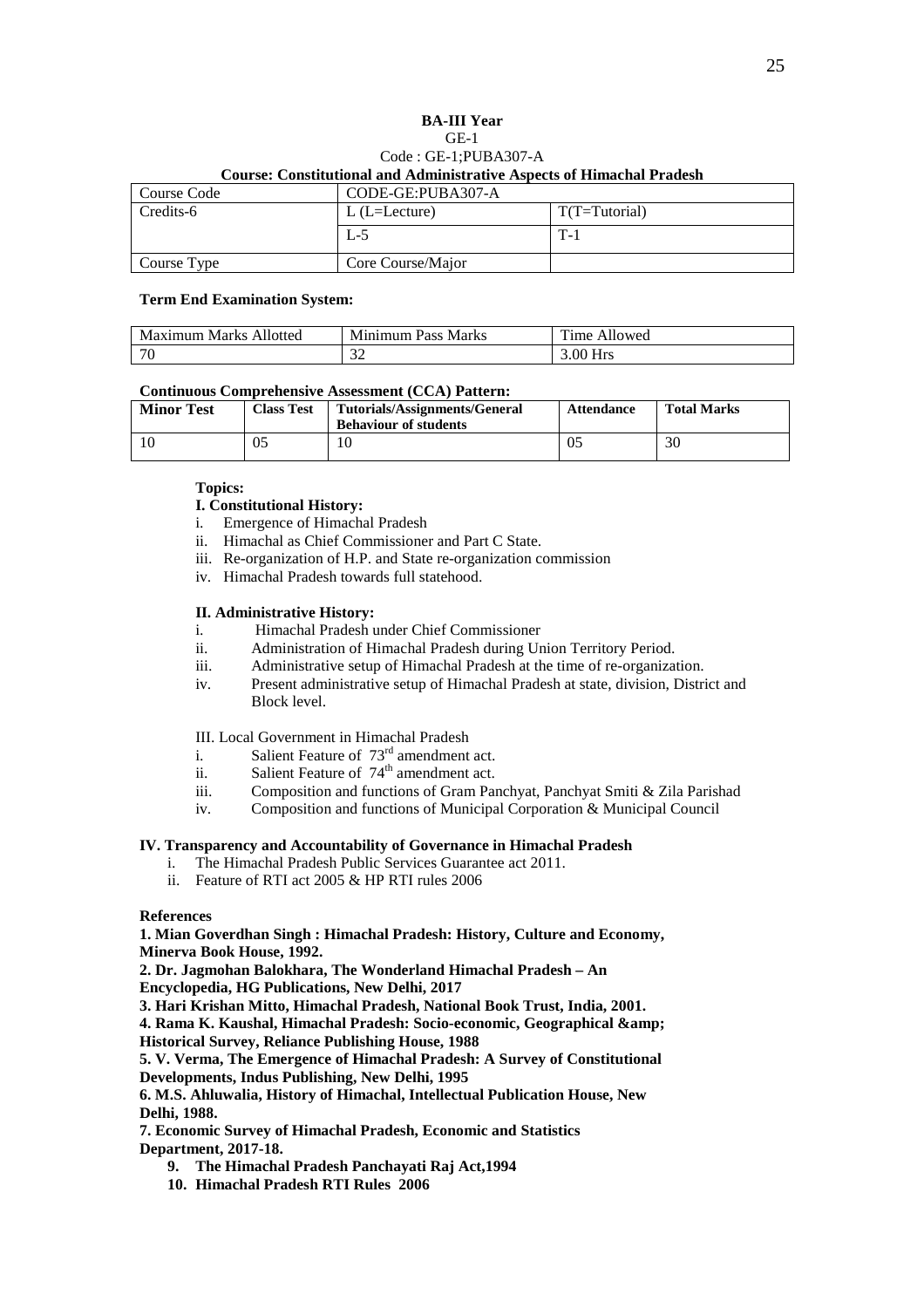### **Public Administration Syllabus BA-III Year**  Code : GE-2;PUBA308-A option (I) **Course: Disaster Management**

|             | Course, Disaster Management        |     |  |  |  |
|-------------|------------------------------------|-----|--|--|--|
| Course Code | CODE:PUBA308-A                     |     |  |  |  |
| Credits-6   | $T(T=Tutorial)$<br>$L$ (L=Lecture) |     |  |  |  |
|             | $L-5$                              | T-1 |  |  |  |
| Course Type | Core Course/Major                  |     |  |  |  |

# **Term End Examination System:**

| Maximum Marks Allotted | Minimum Pass Marks | Time Allowed |
|------------------------|--------------------|--------------|
| 70                     |                    | 3.00 Hrs     |

| Attendance | Class Test     | House Test | Assignments, Tutorials and<br>General Behaviour of students | <b>Total Marks</b> |
|------------|----------------|------------|-------------------------------------------------------------|--------------------|
|            | 0 <sup>5</sup> | 10         | 10                                                          |                    |

| Unit         | Topic                                                                                                                                                                                                                                          |
|--------------|------------------------------------------------------------------------------------------------------------------------------------------------------------------------------------------------------------------------------------------------|
|              |                                                                                                                                                                                                                                                |
|              | Disaster-Meaning, Types, Causes of disaster and effects of disaster                                                                                                                                                                            |
| $\mathbf{I}$ | Classification of Disasters-Hazard, Risk and Vulnerability-Natural and Man Made Disasters-<br>Disaster Profile of India. Organizational structure for Disaster management at National &<br>State Level, Role of NDRF                           |
| III          | Disaster Management: Act, Policy and Institutional Framework- Disaster Management Cycle<br>with focus of Preparedness. Prevention and mitigation-Disaster Relief and Response-Damage<br>Assessment-Rehabilitation, Reconstruction and Recovery |
| IV           | Relevance of Indigenous Knowledge-Community based Disaster Management-Disaster<br>Management Strategies-Disaster Management Case Studies                                                                                                       |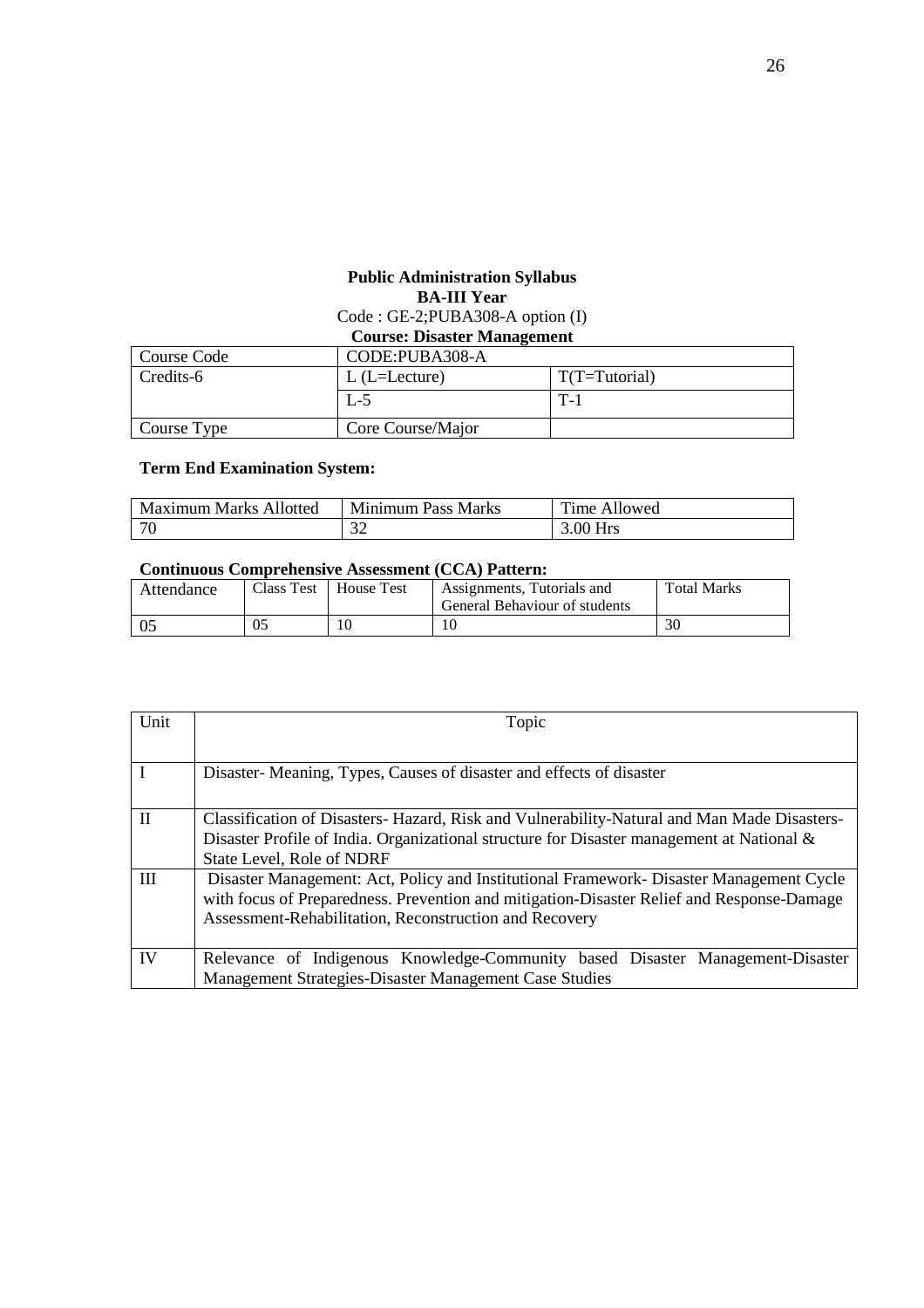#### **Reading List**

- 1. Anu Kapur. 2006. Disaster in India: Studies in Grim Reality. Rawat Publications, New Delhi.
- 2. Anu Kapur. 2010. Vulnerable India: A Geographical Study of Disasters. Sage India, New Delhi.
- 3. Arulsamy and J. Jeyadevi. 2016. Disaster Management. Neelkamal Publications, New Delhi.
- 4. Dagus O. 2011. Disaster Management: An appraisal of Institutional Mechanisms in India. KW Publishers Pvt Ltd, New Delhi.
- 5. David A. McEntire. 2015 (2nd Edition). Disaster Response and Recovery: Strategies and Tactics for Resilience. Wiley, New Jersey.
- 6. M.M.Sulphey. 2016. Disaster Management. PHI Learning, New Delhi.
- 7. Mrinalini Pandey. 2014. Disaster Management. Wiley.
- 8. Pardeep Sahni, Alka Dhameja and Uma Medury. 2004. Disaster Mitigation: Experiences and Reflections. PHI, New Delhi.
- 9. Vinod K.Sharma. 2013 (2<sup>nd</sup> Edition). Disaster Management. Medtech, New Delhi.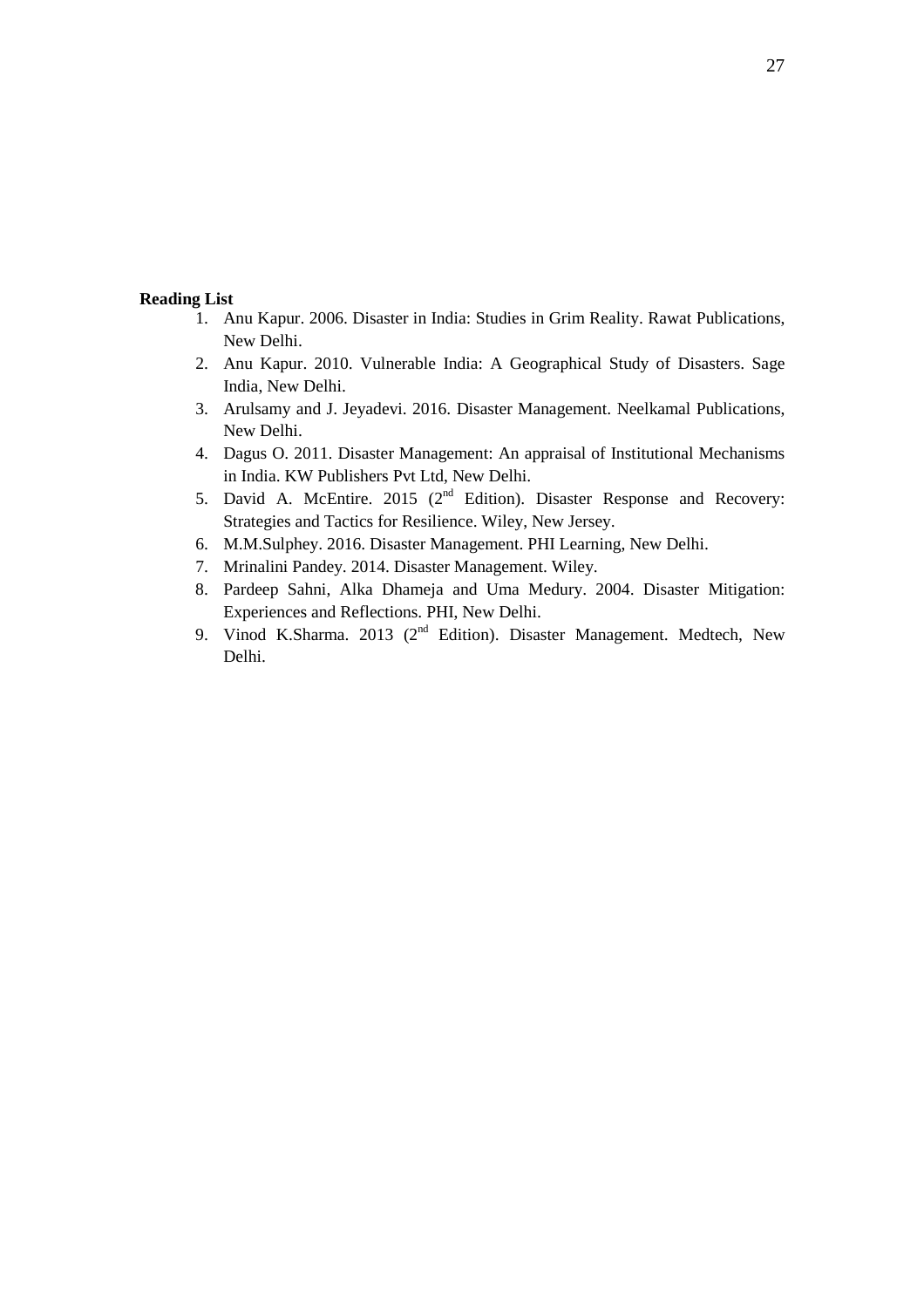#### **Public Administration Syllabus BA-III Year**  Code :PUBA309-A Course: GE2 option (II) Generic Eelctive **Course: E-Governance**

| Course. E-Governance         |                   |                 |  |  |
|------------------------------|-------------------|-----------------|--|--|
| Course Code                  | CODE: PUBA309-A   |                 |  |  |
| Credits-6<br>$L$ (L=Lecture) |                   | $T(T=Tutorial)$ |  |  |
|                              | $L-5$             | T-1             |  |  |
| Course Type                  | Core Course/Major |                 |  |  |

#### **Term End Examination System:**

| Maximum Marks Allotted | Minimum Pass Marks | Time Allowed |
|------------------------|--------------------|--------------|
| .7C                    |                    | 3.00 Hrs     |

#### **Continuous Comprehensive Assessment (CCA) Pattern:**

| Attendance |    | Class Test   House Test   Assignments, Tutorials and<br>General Behaviour of students | <b>Total Marks</b> |
|------------|----|---------------------------------------------------------------------------------------|--------------------|
|            | 10 |                                                                                       |                    |

| Unit         | Topic                                                                                      |
|--------------|--------------------------------------------------------------------------------------------|
|              |                                                                                            |
|              | E-Governance-Concept significance $\&$ Scope, Pre-conditions for implementing e-governance |
|              |                                                                                            |
| $\mathbf{I}$ | E-Governance in Government Departments/Institutions/Agencies; Transforming                 |
|              | Administrative Culture E-Governance and Good Governance.                                   |
| Ш            | E-learning, E-commerce, E-health                                                           |
|              | Measures for Effective Implementation of E-Governance                                      |
|              | Challenges Measures for having effective e-governance                                      |
| <b>IV</b>    | Initiative taken for promoting E-governance in Himachal Pradesh,                           |
|              | Challenges of E-Governance in H.P.                                                         |

#### **Readings**

- 1. Giorgio Petroni and Fanie Cloete, New Technologies in Public Administration, 2005
- 2. Harekrishna Misra, Governance of Rural Information and Communication Technologies Opportunities and Challenges, 2009
- 3. A.K. Baranwal, Electronic Information Management System and p-Government: A Paradigm Shift from E-Government, 2010
- 4. M.A. Shareef et. al., E-Government Service Maturity and Development: Cultural, Organisational and Technological Perspectives, 2012
- 5. E.H. Klijn and Joop Koppenjan, Governance Networks in Public Sector, 2016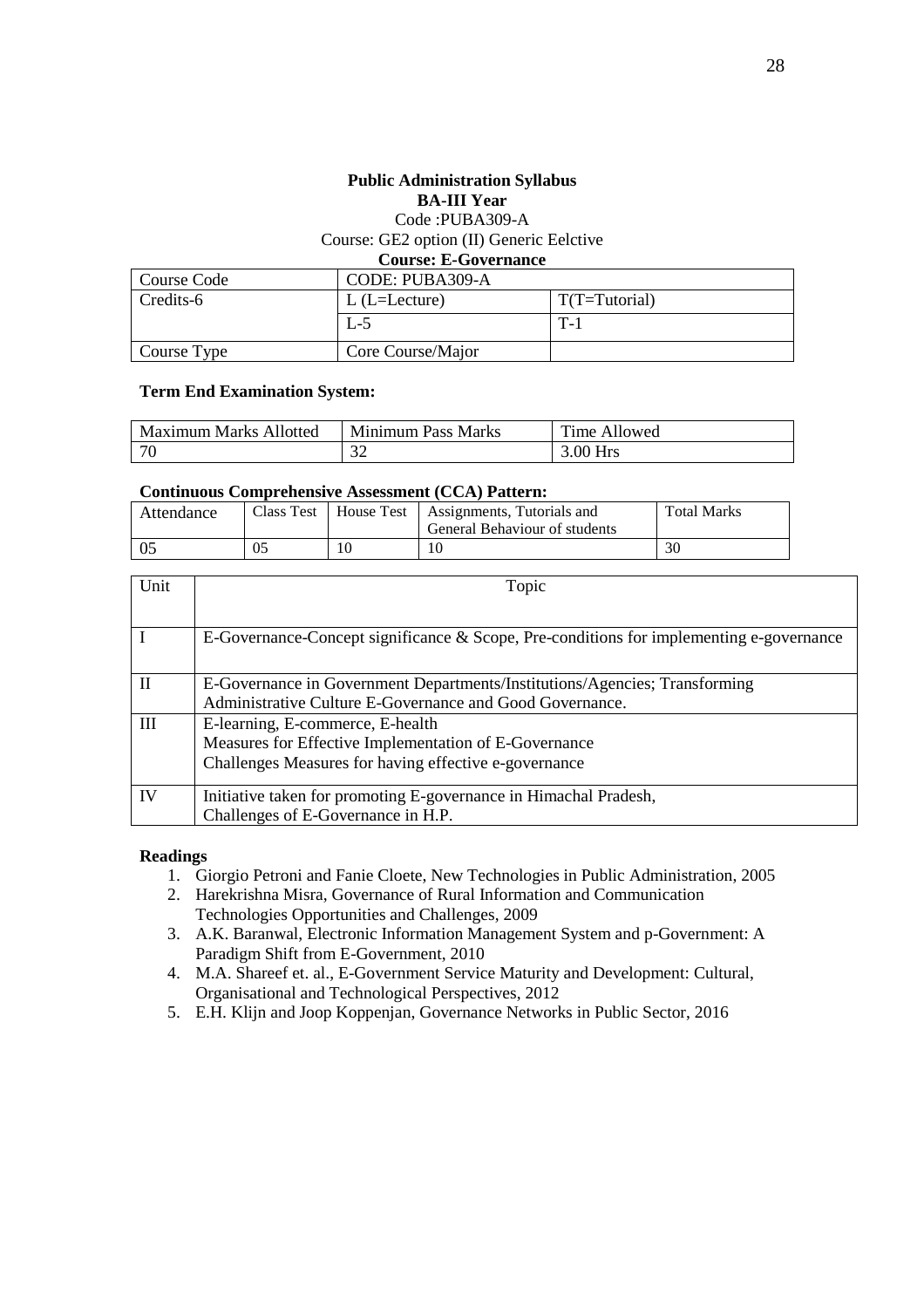# **ANNEXURE- II**

# **Scheme of Examinations**

**The broad outline/template/structure of the annual system under CBCS as guidelines ( From 2018-2019 onwards ).**

The annual system under CBCS will start from session 2018-19.

 The total credits for the pass course at Under-graduate level is 132 and for Honours courses at Under-graduate level is 148.

Eligibility for admission: Eligibility conditions for the BA shall be same as provided in the Ordinances for annual system.

Lecture Conditions: The lecture conditions shall be as provided in HPU Ordinance 6.2(a) to (d). IA/CCA and Term End examinations will be in consonance with the existing RUSA provisions

This will not be applied in case of ICDEOL students. The percentage of marks obtained in theory examinations shall proportionately be given to the students of ICDEOL for CCA/IA component as is being done at present.

CCA Scheme- Students enrolled for the Academic session 2018 -19 onwards CCA will account 30% of the total marks i.e. 100, that a student will get in a course. The breakup of 30% i.e. 30 marks is given

- **i. 5 marks for attendance.**
- **ii. 5 marks for class test to be taken on completion of 40% syllabus by the class teacher.**
- **iii. 10 marks for house test to be taken on completion of 75% of syllabus.**
- iv. **10 marks for assignment, tutorials, general behavior of student**.

| <b>Attendance</b> | Class<br><b>Test</b> | <b>House</b><br><b>Test</b> | <b>Assignments, Tutorials and   Total Marks</b><br><b>General Behaviour of</b><br>students |    |
|-------------------|----------------------|-----------------------------|--------------------------------------------------------------------------------------------|----|
|                   |                      |                             |                                                                                            | 30 |

# **Continuous Comprehensive Assessment (CCA) Pattern**:

 **(A)\* Mode of conducting class Test (5 Marks).**class Test will be conducted after the completion of 40 % syllabus .

Time allowed for conducting class Test will be of 1 hrs.

Two questions of about 500 words carrying 2.5 marks each

(A**)\* Mode of conducting House Test (10 Marks**). House Test will be conducted after the completion of 70 % syllabus .

Time allowed for conducting House Test will be of 1.45 hours

Three types of questions will be set in House Test :-

(1) Very short question answers to be answered in 10-15 words each of 1/2marks each  $= 2.5$  marks.

(2) Two questions of short answer type in about 150 words each of  $1/2$  marks = 2.5 marks

(3) One question of about 500 words, carrying 5 marks = 5 marks

**Marks (House Test) = (2.5+2.5 +5) = 10 marks** 

Total of House  $Test = 10$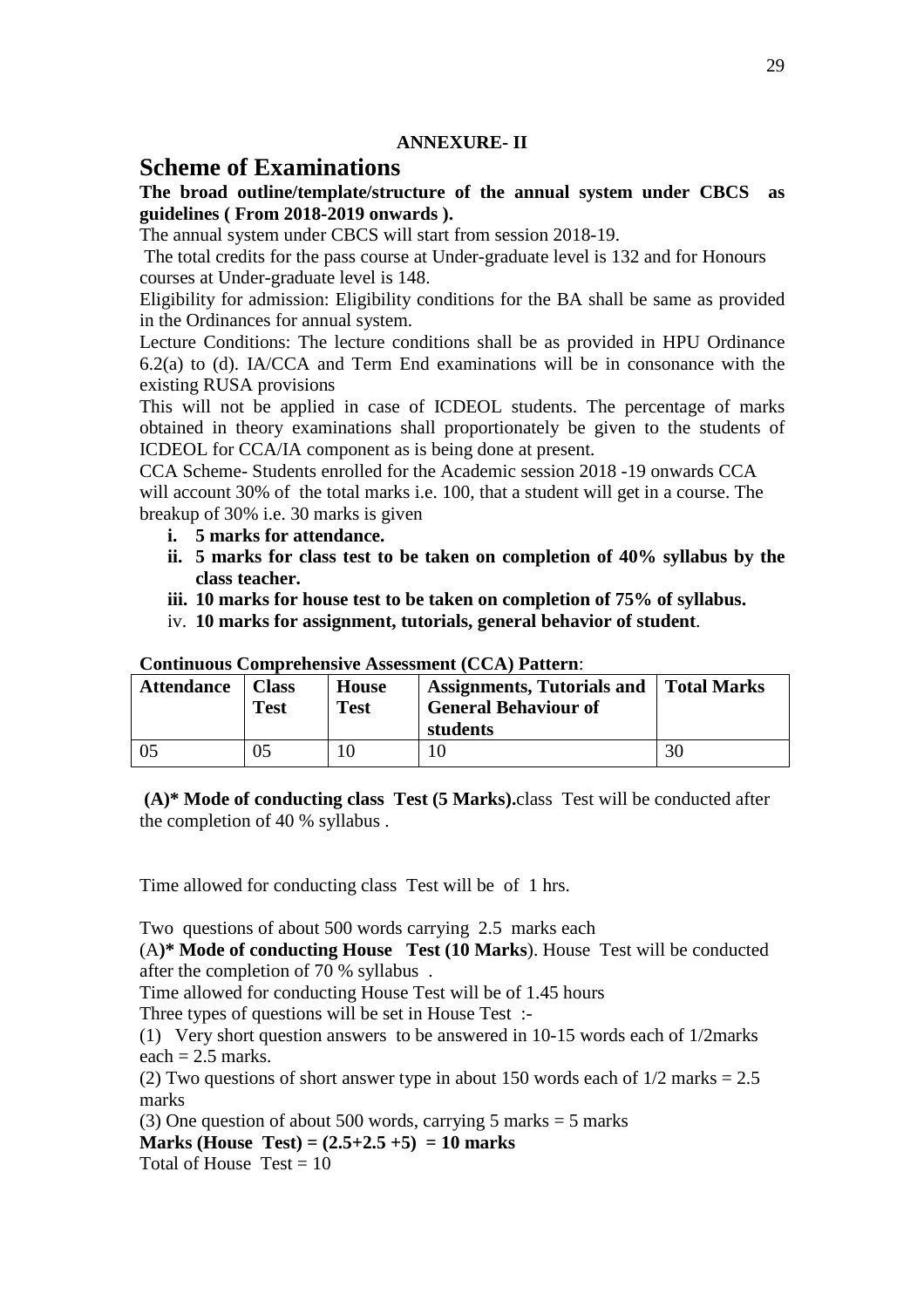# **Note Paper setting scheme for Annual Examinationa (70 marks): Instructions**

A. For Paper setters : The question paper shall consist of five sections A section is compulsory  $\&$  will cover the whole syllabus Section B from (Unit I) Section C from ( Unit II ) Section D from ( Unit III ) & Section E from ( Unit IV)

Section A ( Compulsory ) will consist of two parts

- (i) Part I shall consist of 8 very short answer type out of which students may be asked to attempt 5 questions of two marks each to be answered in  $25-30$  words ( $5x2=10$  marks)
- (ii) Part II shall consist of 6 short type answer type questions out of which students may be asked to attempt 4 questions of 5 marks each to be answered in 150- 250 words  $(4X5 = 20$  marks).

Section B,C, D  $\&$  E shall have two questions each from the any four units and subunits of the syllabus  $\&$  each question will carry 10 marks each ( $10 X 4 = 40$  marks student has to attempt one question from each section

Total marks  $(A + B + C + E) = 30+10+10+10+10=70$ 

 B **. For candidates** : Candidates are required to attempt five questions in all selecting one questions from each of the section B,C.D and E of the question paper and 5 th questions from Part I & Part II of the section A

| Section       | Part                     | No. of<br>Questions | <b>Syllabus</b><br>coverage | Nature of $Q$ . $\&$<br>Answers          | Question to<br>be attempted | <b>Marks</b> | Max.<br><b>Marks</b> |
|---------------|--------------------------|---------------------|-----------------------------|------------------------------------------|-----------------------------|--------------|----------------------|
| A             |                          | 8                   | Complete                    | Very short<br>answer $(15-20)$<br>words) | 5                           | 2each        | 10                   |
|               | $\overline{2}$           | 6                   | Complete                    | Short essay<br>type 100-150<br>words     | $\overline{4}$              | 5each        | 20                   |
| B             |                          | $\overline{2}$      | Unit-I                      | About 500<br>words                       |                             | 10           | 10                   |
| $\mathcal{C}$ | $\overline{\phantom{a}}$ | $\overline{2}$      | Unit-II                     | $-do-$                                   |                             | 10           | 10                   |
| D             | $\overline{\phantom{a}}$ | $\overline{2}$      | Unit-III                    | $-do-$                                   |                             | 10           | 10                   |
| E             | -                        | $\overline{2}$      | Unit-IV                     | $-do-$                                   |                             | 10           | 10                   |
| Total         |                          |                     |                             |                                          |                             |              | 70                   |

# **Brief outline**

The minimum passing marks will be 40% in aggregate. However, 35% each in Internal Assessment and Final Examinations will be compulsory.

A candidate failing in either one or two subjects/papers will be given compartment in that subject/papers and will be eligible for promotion to the next class. He/She will appear in the subject/paper in which he/she got the compartment. He/She will have two chance (one at the supplementary stage and one at the annual stage), available to him to clear his/her compartment in subjects/papers. He/She will not be awarded the degree until he/she clears all his/her courses within five years from the date of his/her